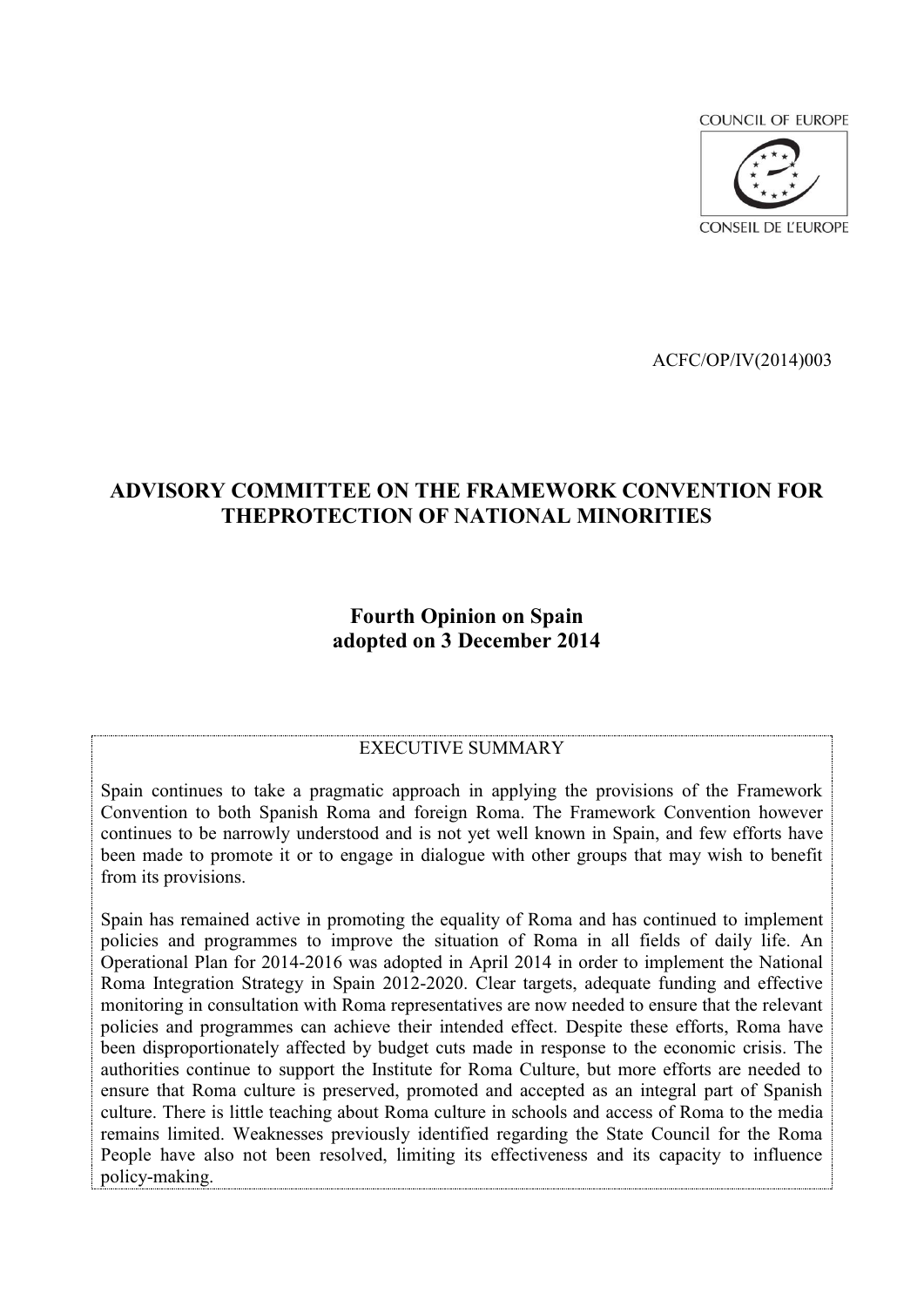As regards the climate of tolerance in Spain more generally, prejudice and intolerance against Roma, as well as islamophobia, anti-Semitism and intolerance against migrants continue to be expressed, notably in the print and audiovisual media and on the Internet, as well as in political life. There were also some worrying anti-Roma incidents in the second half of 2014. The creation of a national network of hate crimes prosecutors is a welcome step towards providing a more effective institutional response to hate crimes when they occur, and such efforts now need to be consolidated. Comprehensive anti-discrimination legislation should also be enacted and the structures in place to promote equal treatment and address individual cases of discrimination should also be strengthened.

## **Recommendations for immediate action**

- **ensure that programmes to promote the full and effective equality of Roma include clear targets and well-defined actions and benefit from adequate, earmarked funding, and ensure that the impact of such programmes is effectively monitored, in consultation with representatives of the Roma;**
- **step up efforts to combat all forms of racism and intolerance; ensure that all alleged cases of hate speech, including those committed on the internet and in the print and audiovisual media, are effectively investigated, prosecuted and sanctioned;**
- **ensure that austerity measures taken in the context of the economic crisis, including in the fields of education, housing and health, do not disproportionately impact, directly or indirectly, on Roma and take resolute measures to redress problems of this nature that have already been identified.**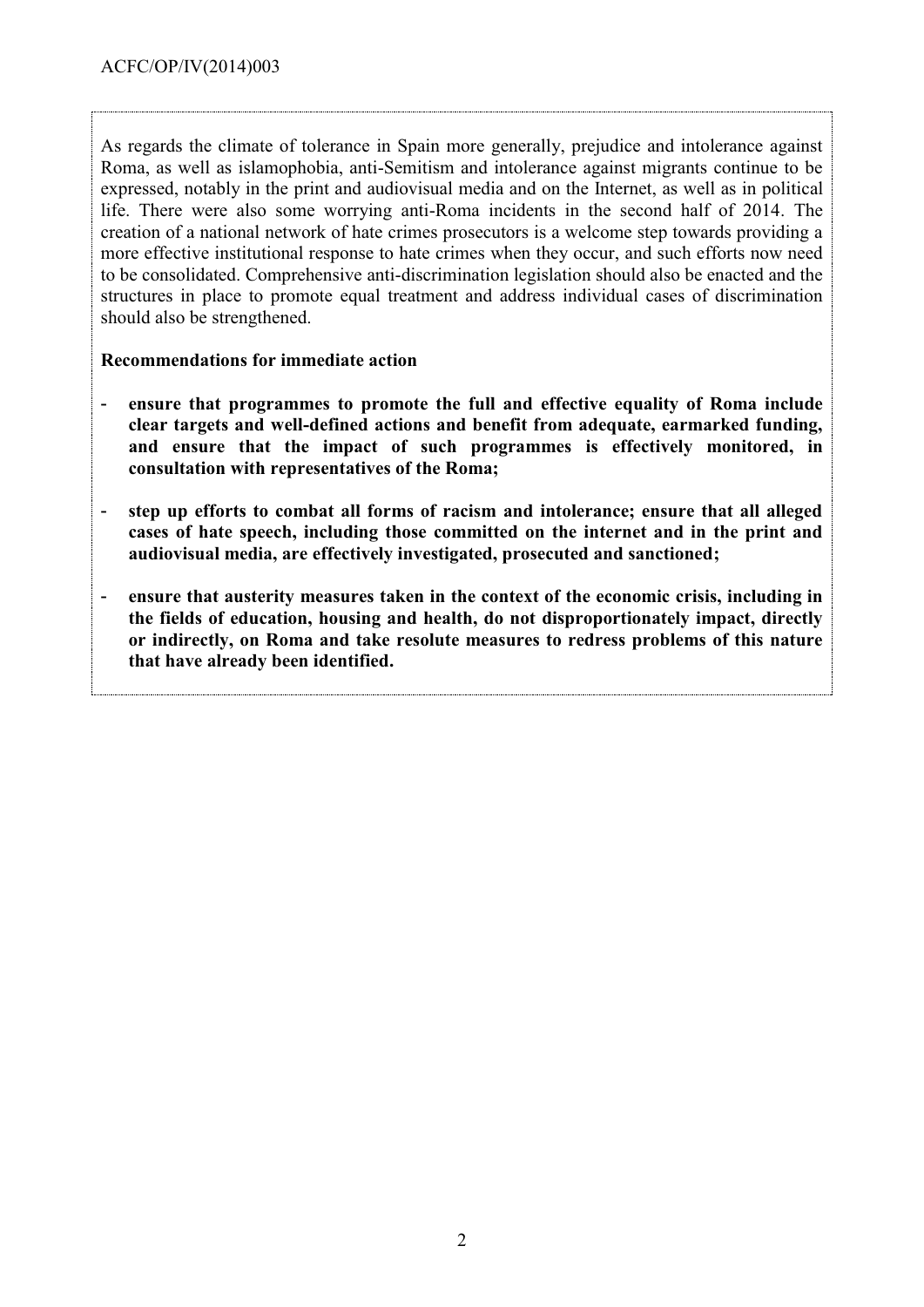# **TABLE OF CONTENTS**

| L.                                                                                         |  |
|--------------------------------------------------------------------------------------------|--|
|                                                                                            |  |
|                                                                                            |  |
| Assessment of measures taken to implement the third-cycle recommendations for immediate    |  |
| Assessment of measures taken to implement the further recommendations from the third cycle |  |
| II.                                                                                        |  |
|                                                                                            |  |
|                                                                                            |  |
|                                                                                            |  |
|                                                                                            |  |
|                                                                                            |  |
|                                                                                            |  |
|                                                                                            |  |
|                                                                                            |  |
| III.                                                                                       |  |
|                                                                                            |  |
|                                                                                            |  |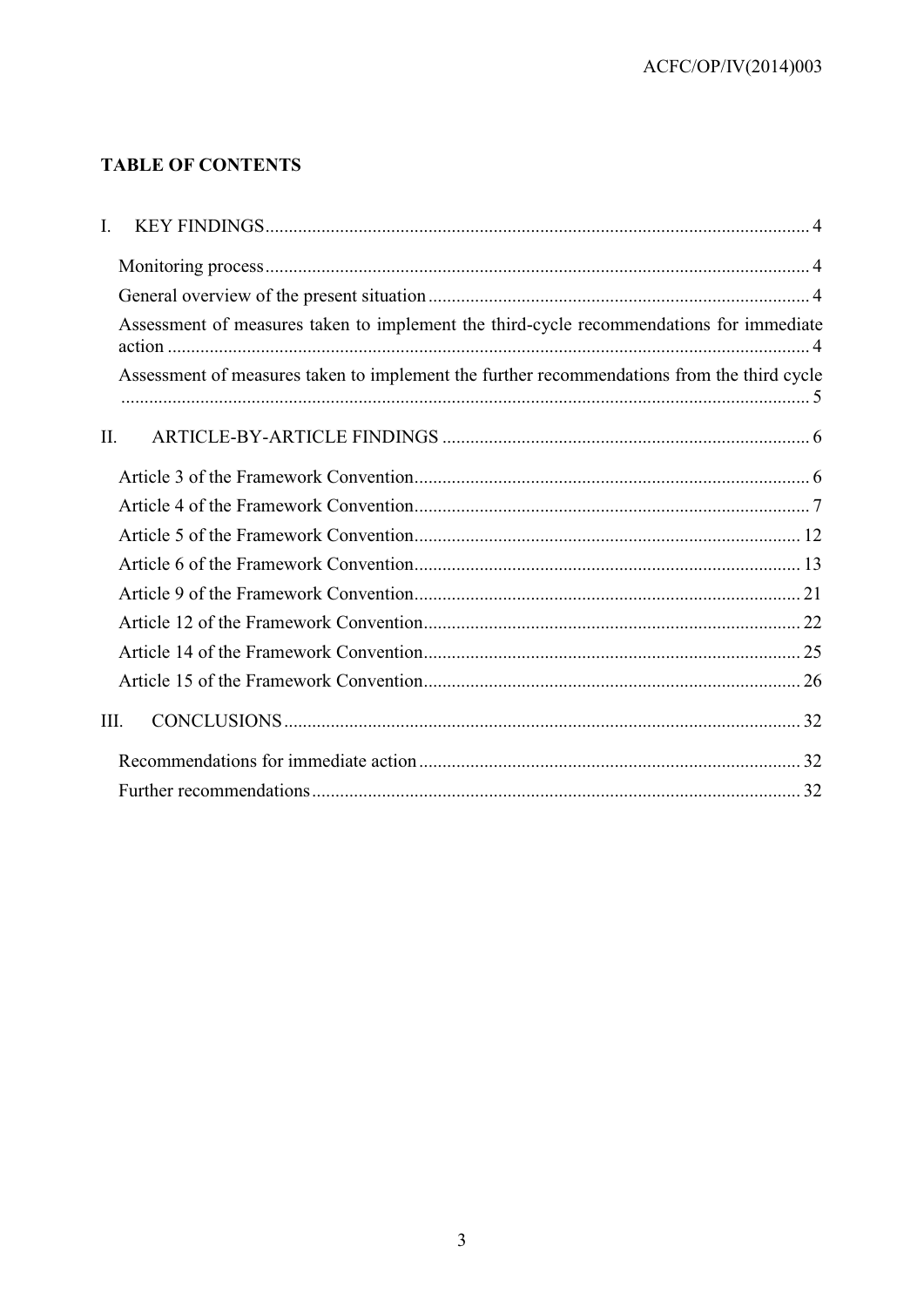# <span id="page-3-0"></span>**I. KEY FINDINGS**

## <span id="page-3-1"></span>**Monitoring process**

1. This fourth-cycle Opinion on the implementation of the Framework Convention by Spain was adopted in accordance with Article 26(1) of the Framework Convention and Rule 23 of Resolution (97) 10 of the Committee of Ministers. The findings are based on information contained in the fourth State Report, submitted by the authorities on 4 March 2014, and other written sources, as well as on information obtained by the Advisory Committee from governmental and non-governmental contacts during its visit to Madrid, Sevilla and Barcelona on 7-11 July 2014.

2. The Advisory Committee salutes the proactive approach taken by the authorities in submitting the fourth State Report in a timely manner, although the previous report had been submitted more than eighteen months late, and welcomes the considerable assistance provided by the authorities before, during and after the visit as well as their constructive approach to the fourth-cycle monitoring process. It regrets, however, that the Framework Convention remains little known in Spain, including amongst persons and groups potentially interested in the protection that it offers. It expects that the authorities will translate, publish and disseminate the present Opinion and corresponding Resolution of the Committee of Ministers, and underlines the importance of fostering debate on the results of the present monitoring cycle in Spain, possibly in the form of a follow-up seminar.

## <span id="page-3-2"></span>**General overview of the present situation**

3. While the notion of national minorities in the sense of the Framework Convention is not recognised in the Spanish legal system, the Spanish authorities take a pragmatic approach in applying the provisions of the Framework Convention to Roma, including foreign Roma. The Framework Convention however continues to be narrowly understood and is not yet well known in Spain, and few efforts have been made to promote it. Moreover, although several other groups have repeatedly expressed interest in benefiting from the provisions of the Framework Convention, in particular those whose language does not have official status anywhere in Spain or who live outside the Autonomous Communities where their language has an official status, there is no interlocutor for such groups.

4. Although society is highly integrated in parts of Spain, many Roma still live in a situation of significant socio-economic disadvantage and face discrimination and prejudice. Spain has continued to implement policies and programmes to improve the situation of Roma in all fields of daily life. An Operational Plan for 2014-2016 was adopted in April 2014 in order to implement the National Roma Integration Strategy in Spain 2012-2020. Clear targets, adequate funding and effective monitoring in consultation with Roma representatives are now needed to ensure that the relevant policies and programmes can achieve their intended effect.

# <span id="page-3-3"></span>**Assessment of measures taken to implement the third-cycle recommendations for immediate action**

5. Spain has remained active in promoting the equality of Roma. However, Roma have been disproportionately affected by budget cuts made in response to the economic crisis. They have been particularly hard-hit by evictions and loss of employment, cuts in social welfare and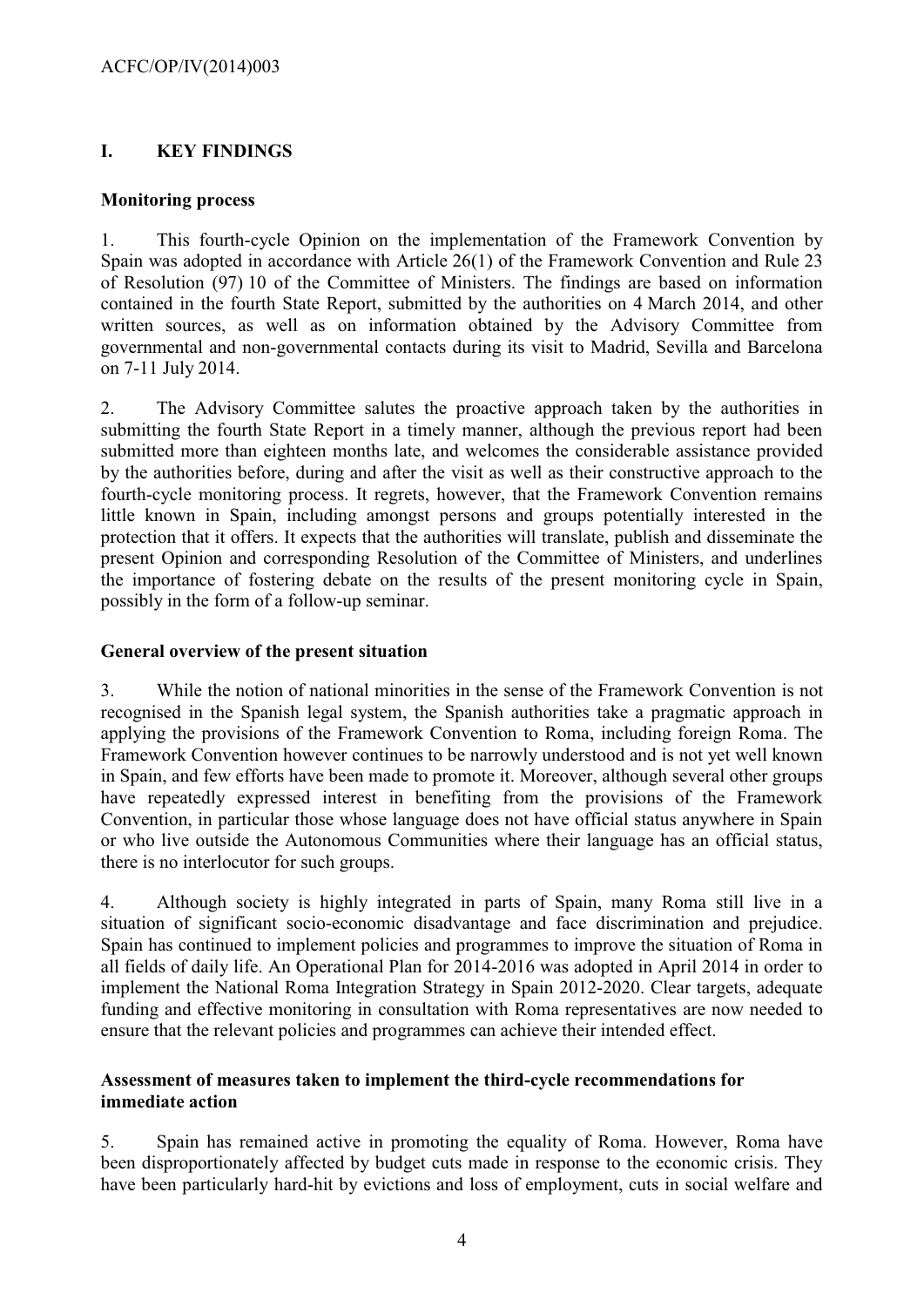restrictive conditions and procedures for accessing such aid. Cuts in programmes to promote equal access to education as well as cuts in the number of teachers and, in the case of migrant Roma, restrictions in access to health-care, also exacerbate this situation. There has been little progress towards eliminating the persisting concentration of Roma pupils in schools located in disadvantaged areas and with lower academic achievement.

6. The authorities have taken welcome steps towards eliminating the practice of ethnic profiling by the police, notably issuing a new circular specifying the criteria and procedures to be followed by members of the national police force in carrying out identity checks. However, the large numbers of complaints that continue to be submitted to the Ombudsman (*Defensor del Pueblo*) suggest that ethnic profiling still occurs in the form of excessive stops and searches. Some municipal police forces have introduced commendable new procedures in this respect, but additional efforts are needed in order to put a decisive end to this practice.

## <span id="page-4-0"></span>**Assessment of measures taken to implement the further recommendations from the third cycle**

7. No comprehensive anti-discrimination legislation has been adopted, as the Bill pending before Parliament in 2011 was never enacted. The work of the Council for the Promotion of Equal Treatment of all Persons without Discrimination on Grounds of Ethnic or Racial Origin also continues to be hampered by a lack of sufficient resources; however, after an interruption in its work between 2012 and early 2013, the Network of Assistance to Victims of Racial or Ethnic Discrimination is again active, with offices in twenty cities. The Spanish authorities have taken some steps towards gathering more comprehensive data on discrimination and access to equality. The establishment of a new national network of hate crimes prosecutors is a welcome step towards providing a more effective institutional response to hate crimes when they occur and towards building up a more accurate picture of the prevalence of such offences. Amendments expected to the Criminal Code in this field should moreover significantly broaden the definition of crimes of incitement to hatred. As regards the climate of tolerance in Spain more generally, prejudice and intolerance against Roma, as well as islamophobia, anti-Semitism and intolerance against migrants, continue to be expressed, notably in the print and audiovisual media and on the Internet, as well as in political life.

8. The authorities continue to support the Institute for Roma Culture, but more efforts are needed to ensure that Roma culture is preserved and promoted, and accepted as an integral part of Spanish culture. There is little teaching about Roma culture in schools and access of Roma to the media remains limited.

9. The State Council for the Roma People continues to operate as a consultative body to foster the participation of Roma civil society in policy development. However, weaknesses previously identified have not been resolved, limiting its effectiveness and its capacity to influence policy-making. Significant progress has been made over the past decades as regards equal access of Roma to education, employment and housing and it is essential, despite the serious budgetary challenges faced by Spain in the context of the economic crisis, that this progress continues.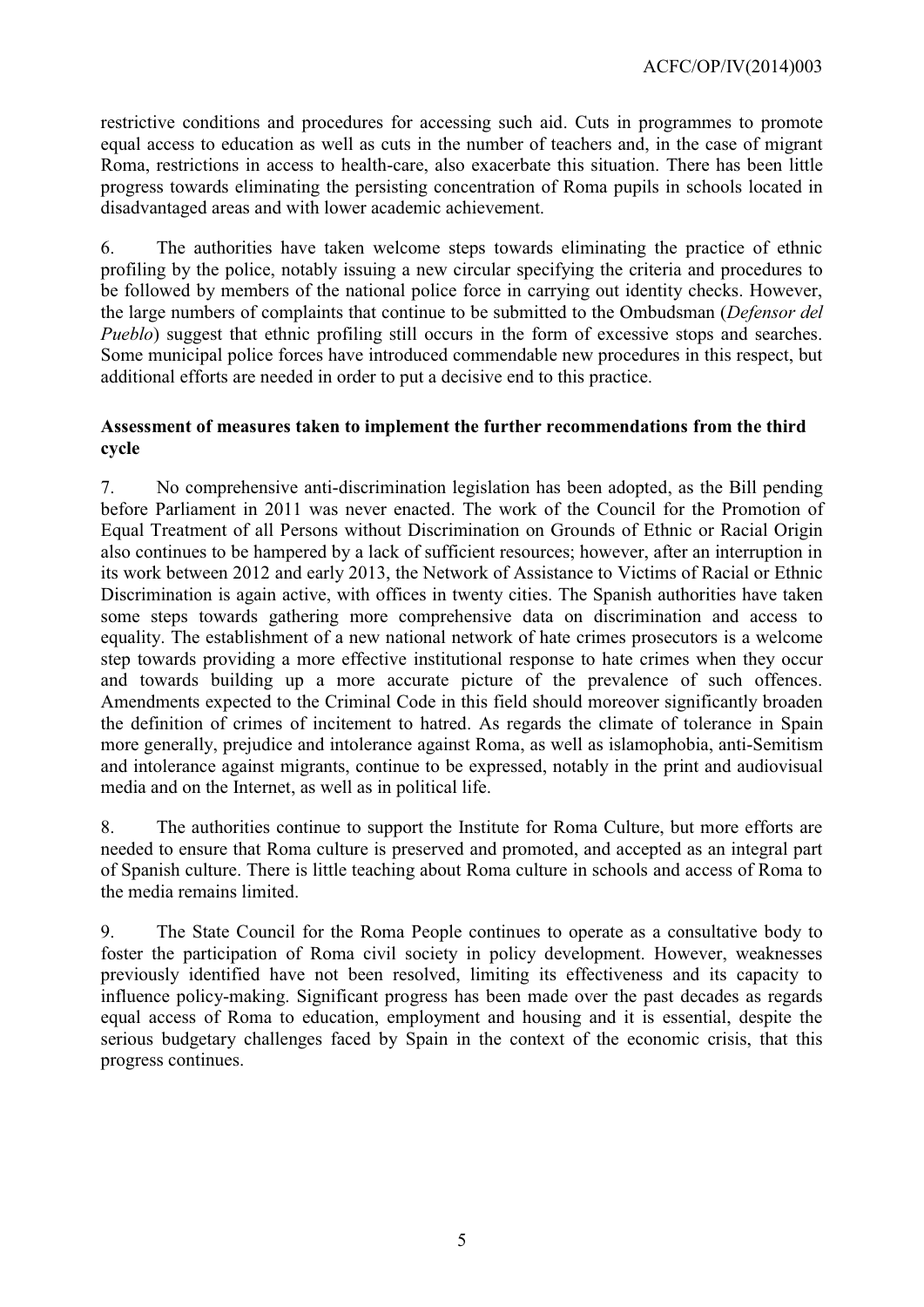# <span id="page-5-0"></span>**II. ARTICLE-BY-ARTICLE FINDINGS**

# <span id="page-5-1"></span>**Article 3 of the Framework Convention**

#### **Scope of application of the Framework Convention**

10. The Advisory Committee acknowledges that the notion of "national minority" in the sense of the Framework Convention does not exist in the Spanish legal order. However, it underlines that the Framework Convention was conceived as a pragmatic instrument, to be implemented in very diverse social, cultural and economic contexts and to adapt to evolving situations, and that its application with respect to a group of persons does not necessarily require the latter's formal recognition as a national minority, a definition of this term or the existence of a specific legal status for such groups of persons. The Advisory Committee therefore again welcomes the pragmatic approach taken by the Spanish authorities in considering Roma as a specific minority that may benefit from the protection of the Framework Convention. It also underlines as particularly positive the fact that the authorities do not distinguish between Spanish and foreign Roma in implementing certain programmes designed to promote the full and effective equality of Roma (see further below, comments under Articles 4 and 15).

11. The Advisory Committee has again been approached by persons belonging to organisations representing the Basque, Catalan and Galician cultures and languages, who have expressed interest in the protection offered by the Framework Convention, while at the same time observing that awareness of the Framework Convention in Spain is generally very low. Oliventine Portuguese-speakers living close to the Portuguese border have also expressed interest in benefiting from the Framework Convention's provisions.

12. As the Advisory Committee has previously noted, persons having cultures and languages different from those of the majority population and living in the Autonomous Communities where their language has co-official or protected status benefit from specific recognition and are protected under the Spanish Constitution and the statutory laws of the relevant Autonomous Communities as well as the European Charter for Regional or Minority Languages. Regular monitoring of the implementation of the Charter is accordingly carried out by its Committee of Experts. In this context, the authorities have reiterated their view that the current level of protection makes it unnecessary for persons belonging to these groups to benefit from the protection offered by the Framework Convention.

13. The Advisory Committee underlines, however, that the standards that are currently applicable in Spain do not in themselves make the protection of the Framework Convention superfluous.<sup>1</sup> Moreover, persons belonging to the above-mentioned groups and who live outside the areas where their language has co-official or protected status – for example, Basque-speakers living in southern Navarre, Catalan-speakers living in Murcia and Galician-speakers living in Asturias or Castile and León – receive considerably less support for the protection of their languages and cultures, and it may therefore be especially beneficial for them to enjoy additional protection under the Framework Convention. The Advisory Committee emphasises in this context the importance of the enjoyment of minority rights in practice, whether or not the

 $<sup>1</sup>$  In this respect, the Advisory Committee notes, for example, the controversial amendments passed in May 2013 to</sup> Aragon's Law on Languages, which changed the official names used to designate Catalan and Aragonese to *Lengua Aragonesa Propia del Área Oriental* ("LAPAO") and *Lengua Aragonesa Propia de las áreas Pirenaica y Prepirenaica* ("LAPAPYP") respectively. See also additional comments made under Articles 9 and 14 below.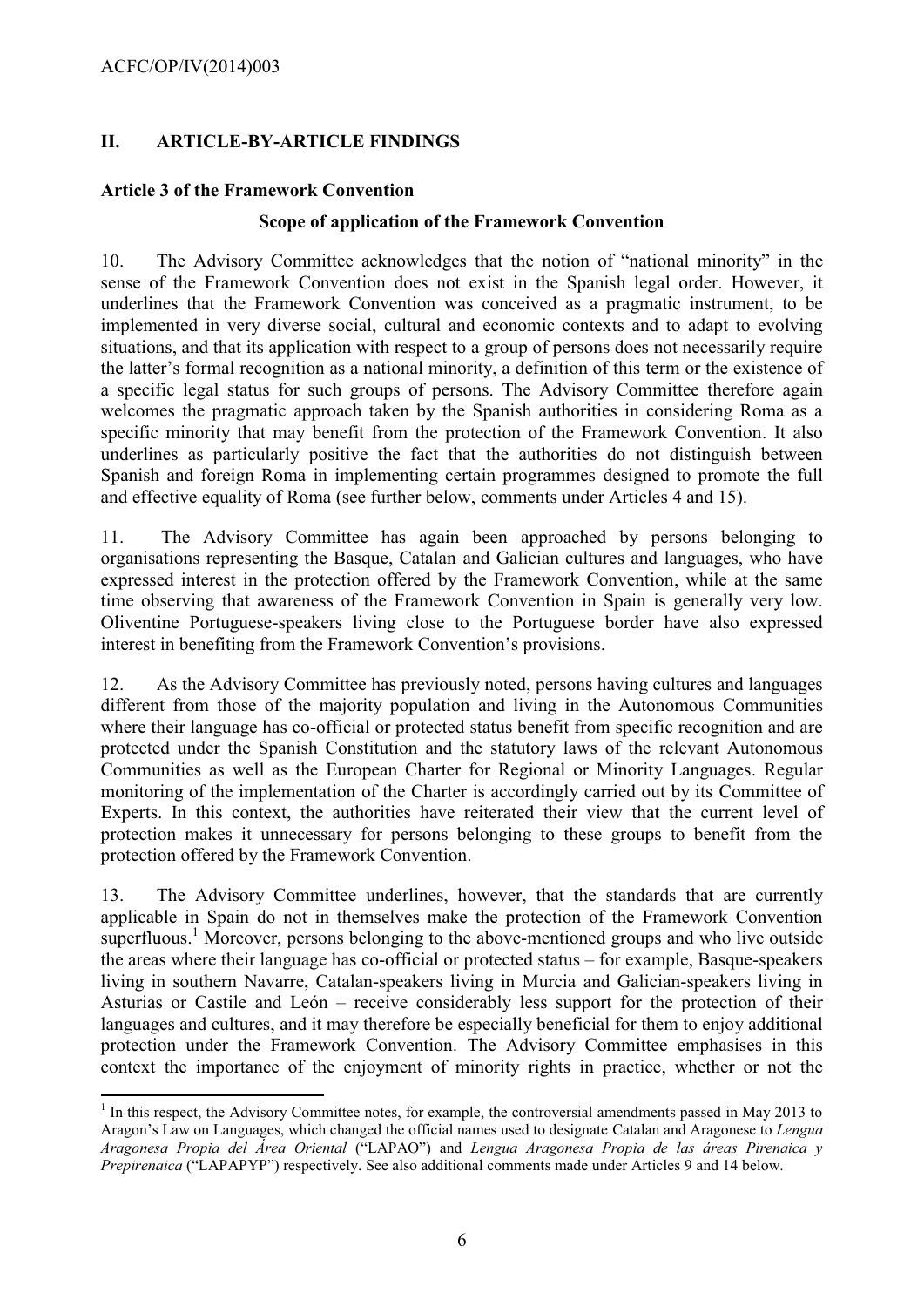persons concerned are officially recognised in the Spanish legal system as belonging to national minorities.

14. The Advisory Committee considers it important that the authorities engage in consultations with these groups, in order to ascertain whether the positions conveyed to it during the monitoring process are shared by other representatives of the Basque, Catalan and Galician languages and cultures. Similar consultations with representatives of other groups that may be interested in benefiting from the provisions of the Framework Convention, such as speakers of Aranese, Oliventine Portuguese and Tamazight,<sup>2</sup> would also be useful. In this respect, the Advisory Committee was particularly struck during its visit by the fact that no government department or body currently appears to have responsibility for addressing such concerns. It notes that in this situation, it is unsurprising that no consultations have been held in response to the recommendations to this effect contained in its Third Opinion. It also observes that the fact that no data is currently collected regarding ethnic diversity in Spain (see also below, comments under Article 4) does not mean there is no such diversity in reality, nor does it absolve the authorities from addressing the concerns of persons belonging to minority ethnic groups.

## *Recommendation*

15. The Advisory Committee again recommends that the authorities actively raise awareness among groups other than the Roma of the protection offered by the Framework Convention. It recommends that the authorities undertake consultations with representatives of such groups in order to ascertain whether they are interested in such protection and that the authorities rapidly designate a structure or body with clear competences in this field.

# <span id="page-6-0"></span>**Article 4 of the Framework Convention**

# **Legislative and institutional framework against discrimination**

16. No comprehensive equality and antidiscrimination legislation has been enacted in Spain. The Bill that was pending before the Parliament in 2011, and which was widely praised, was never enacted, due to the early general elections held in November 2011. Antidiscrimination provisions thus continue to be found in separate laws, and there is no single equality body competent to deal effectively with all forms of discrimination. The Spanish authorities have indicated that they consider it more important at this stage to collect data to determine the real incidence of discrimination in Spanish society (see further below) and to correct any specific weaknesses identified in the existing legislation.

17. The Council for the Promotion of Equal Treatment of all Persons without Discrimination on Grounds of Ethnic or Racial Origin has continued to publish useful studies, reports and recommendations for public authorities and private stakeholders on racial discrimination and has given input on various draft Bills and government strategies; it has also provided training to professionals and public servants on the prevention and elimination of racism and xenophobia. The Advisory Committee nonetheless regrets that the Council remains integrated as part of the Ministry of Health, Social Services and Equality rather than being a fully independent body; half of its members are moreover civil servants. It also notes with regret that in mid-2014 the President of the Council, who had been appointed in June 2013 and was appreciated by its members, resigned, reportedly in protest against the lack of effectiveness and weak institutional position of the Council, and has still not been replaced.

<sup>&</sup>lt;sup>2</sup> See the Advisory Committee's Third Opinion on Spain, paras. 29 and 33.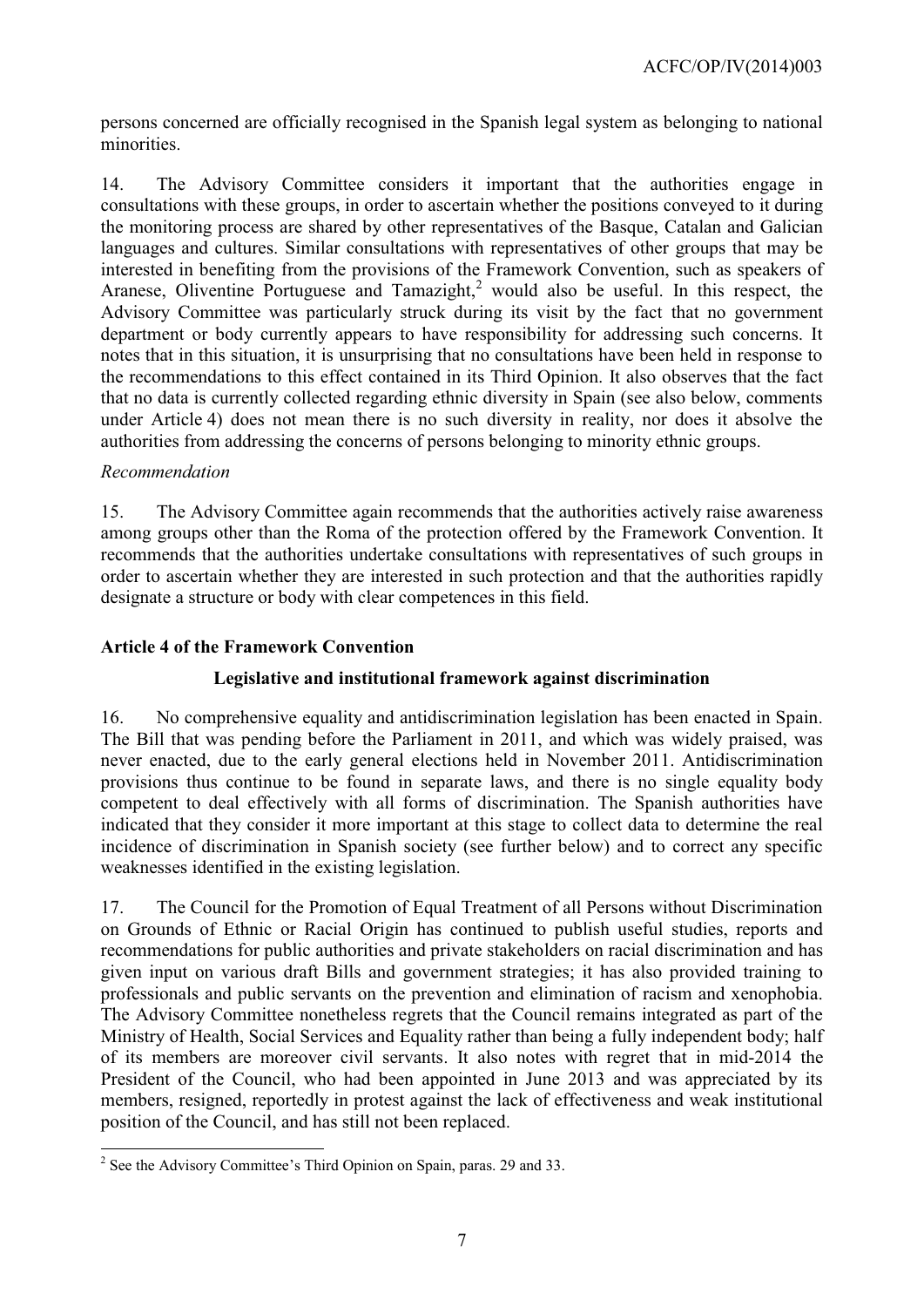18. As regards individual complaints of discrimination, the Advisory Committee again welcomes the valuable work of the Network of Assistance to Victims of Racial or Ethnic Discrimination. Set up under the auspices of the Council for the Promotion of Equal Treatment but run in practice by seven NGOs able to provide specialised assistance and guidance to victims of discrimination,<sup>3</sup> it is designed to serve as a first port of call for victims of racial or ethnic discrimination and continues to provide advice to them free of charge. In addition to the network's headquarters in Madrid, twenty offices are now in operation, with at least one in each Autonomous Community as well as an office in Melilla. Despite a regrettable interruption in its work between 2012 and early 2013, the Advisory Committee notes with interest that the network has handled over 1000 cases since its establishment in 2010, including 376 cases between March and December 2013. It warmly welcomes the provision of  $\epsilon$ 600 000 per year in state funding to the network for each of the past two years  $(2013 \text{ and } 2014)^4$ .

19. Nonetheless, the Advisory Committee regrets that important questions relating to the resources available to the Council for the Promotion of Equal Treatment do not appear to have been resolved. While its budget for producing studies and reports was tripled from 2012 to 2013 – a welcome development –, the budget allocated for staffing was halved. Moreover, the Advisory Committee understands in particular that the members of the Council who are not civil servants, including its President, still carry out this function on a voluntary basis,<sup>5</sup> a factor that may seriously compromise the Council's sustainability, and which also raises questions as to the role and level of importance accorded to its work by the authorities. Similarly, the Network of Assistance to Victims does not have the capacity to litigate on behalf of victims and is only very rarely able to take on strategic litigation due to a lack of sufficient funds. In addition to the lack of an equality body empowered to handle individual complaints through informal procedures, victims of discrimination are often hampered in their access to courts, as such proceedings prove too costly and difficult for them. In this respect, the fact that discrimination appears mostly to occur in the private sector (in fields such as access to employment, access to goods and services and access to housing, where it reportedly remains a widespread belief that the principle of freedom of contract prevails over that of equal treatment) is an additional hindrance.

20. The Ombudsman (*Defensor del Pueblo*) continues to play an important role in cases involving allegations of misconduct by public authorities or civil servants. While relatively few of these cases expressly concern discrimination or equal treatment, the Advisory Committee notes with particular interest the Ombudsman's involvement in issues concerning police practices of ethnic profiling, school segregation and denial of health care to migrants (see further below, comments under Articles 6, 12 and 15 respectively). It welcomes the fact that the avenue of redress provided by the Ombudsman appears to be relatively well known, although it regrets that the number of complaints submitted by Roma reportedly remains low compared with the level of discrimination they face.

<sup>&</sup>lt;sup>3</sup> The Fundación Secretariado Gitano provides this service together with ACCEM, Cruz Roja Española (the Spanish Red Cross), Fundación CEPAIM, Movimiento contra la Intolerancia, Movimiento por la Paz and Red Acoge, each of which operates one or more of the offices in the network.

 $4 By$  way of comparison, the total budget of the Council for the Promotion of Equal Treatment for 2011, including funding allocated to the Network, was 300 000€. See European network of legal experts in the non-discrimination field, Report on measures to combat discrimination: Directives 2000/43/EC and 2000/78/EC, Country Report Spain 2011: State of affairs up to 1 January 2012, by Lorenzo Cachón, p114.

<sup>&</sup>lt;sup>5</sup> See Royal Decree 1262/2007 of 21 September 2007, which provides only for travel expenses to be covered if needed.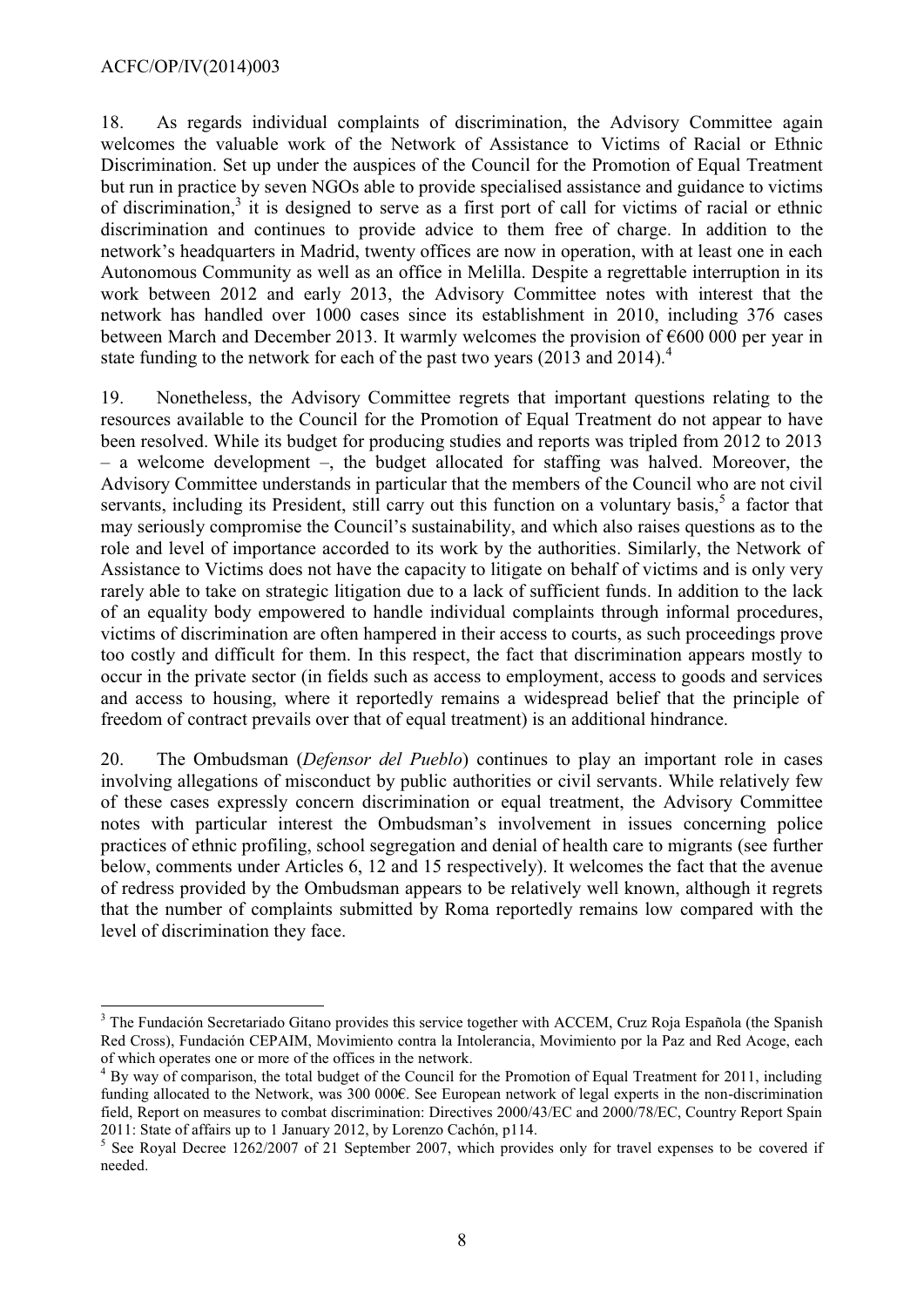21. As is the case for hate-motivated criminal offences (see further below, comments under Article 6), Roma and other groups rarely report discrimination, due inter alia to low awareness of their rights and of the available avenues of redress, as well as to a lack of confidence that taking action will change the outcome. Against this background, the Advisory Committee underlines the particular importance of awareness-raising amongst Roma as to the actions they can take when faced with discrimination, and of ensuring that they are not prevented from accessing justice in such cases due to a lack of financial means.

#### *Recommendations*

22. The Advisory Committee again calls on the authorities to enact comprehensive antidiscrimination legislation. It notes that such legislation could be based on the Bill that was introduced in Parliament in 2011, but not enacted.

23. The Advisory Committee recommends that, in the absence of a fully-fledged equality body, the status and independence of the Council for the Promotion of Equal Treatment of all Persons without Discrimination on Grounds of Ethnic or Racial Origin be strengthened. This should include reviewing the current rules according to which the members of the Council who are not civil servants receive no remuneration for their work. It also calls on the authorities to appoint a President of this Council as a matter of urgency. The authorities are moreover encouraged to continuing funding and supporting the Network of Assistance to Victims of Discrimination and, in the absence of alternative dispute resolution mechanisms, to ensure that legal aid is available to victims of discrimination.

24. The authorities should also step up their efforts to raise awareness among groups most frequently targeted by discrimination of the legislative standards that currently apply and of the avenues of redress available to victims of discrimination, including in the private sector.

## **Equality data**

25. The authorities have expressed recognition that measures to promote equality can be more effective if designed on the basis of reliable data. They have also indicated that according to the National Statistics Institute, the collection of data broken down by ethnicity is not excluded under Spanish law. However, technical issues may arise in the case of surveys conducted by the National Statistics Institute, according to the latter, because international standards require that ethnic data be collected on a voluntary basis, whereas its surveys are compulsory. The Institute has expressed concerns that, while compulsory surveys could include optional questions, low numbers of answers to such questions would mean the results would not be representative and might weaken the credibility and reliability of the Institute's work. The Advisory Committee observes that issues such as this were examined in depth in the context of preparations in Europe for the 2010 censuses of population and housing, where it was noted that in order to guarantee free self-identification, compulsory questions on ethnicity may for example include the possibility for respondents to answer "none" or "not declared".<sup> $\delta$ </sup> The same model could equally be used in the context of other obligatory surveys.

26. The Advisory Committee notes that in practice, when data providing information on the situation of persons belonging to specific groups is sought in the context of designing effective

 <sup>6</sup> United Nations Economic Commission for Europe, Conference of European Statisticians Recommendations for the 2010 Censuses of Population and Housing prepared in cooperation with EUROSTAT, United Nations, New York and Geneva, 2006, Chapter IX.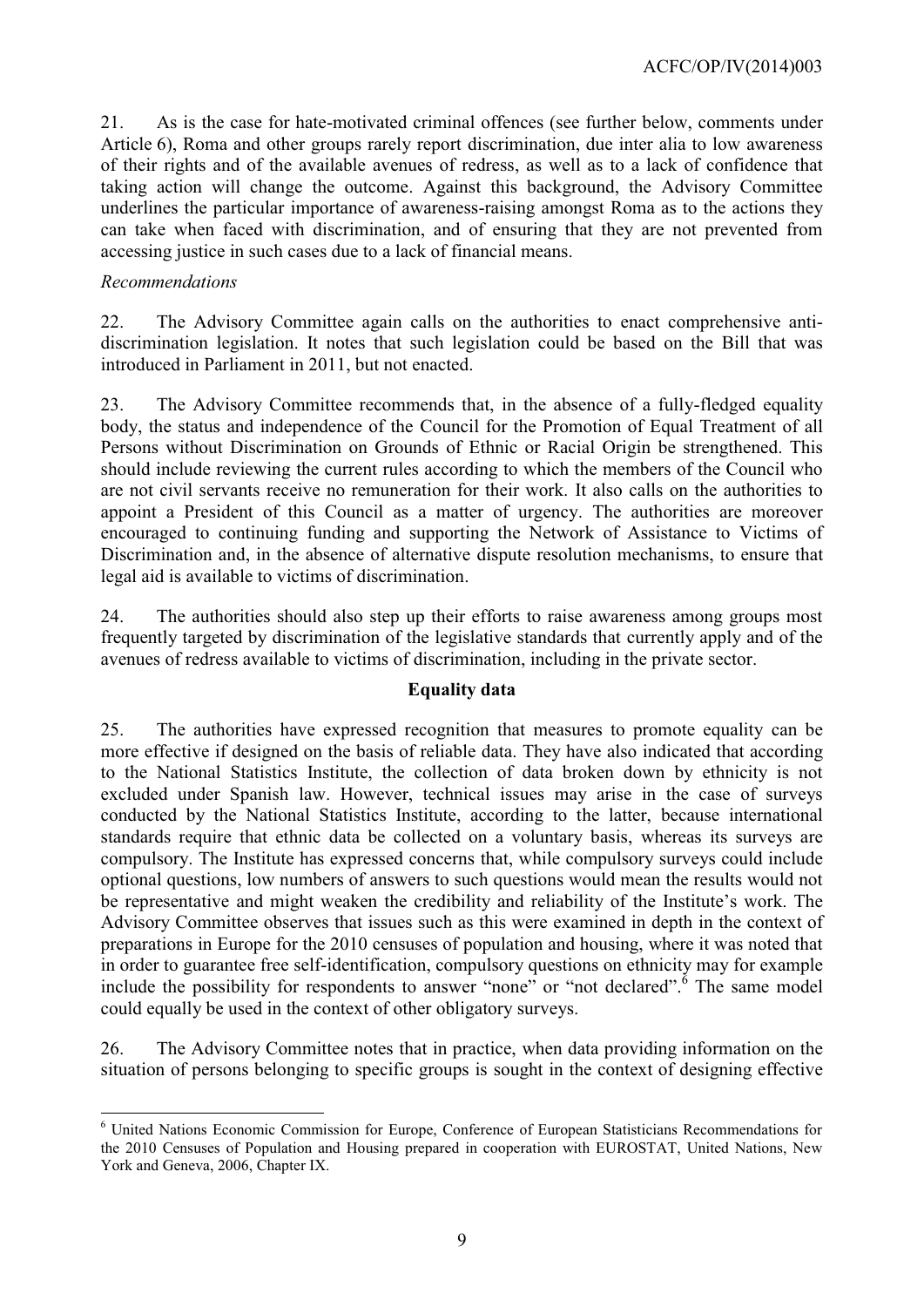measures to promote equality in Spain, the authorities refer to research carried out by other bodies such as the Centre for Sociological Research and the *Fundación Secretariado Gitano*. It also notes with interest the on-going work of the Ministry of Health, Social Services and Equality towards drawing up a "Discrimination Map" covering all grounds of discrimination. It welcomes the completion of the first phase of this project<sup>7</sup> and notes that the results of a followup study on perceptions of discrimination in Spain were due to be published in early 2014.

27. The Advisory Committee welcomes the steps taken by the authorities to ensure that measures taken to promote equality are based on objective studies of the existing situation. It nonetheless underlines that the lack of up-to-date and accurate data on the socio-economic and educational situation of persons belonging to national minorities hampers the ability of the authorities to design, implement and monitor targeted measures to promote the full and effective equality of persons belonging to national minorities.

## *Recommendation*

28. The Advisory Committee encourages the authorities to pursue and expand their efforts to improve practices of obtaining reliable equality data broken down by ethnic or national origin, language, religion and culture, in full respect of the relevant international data protection standards, in order to increase the effectiveness of measures designed to promote the full and effective equality of persons belonging to national minorities.

## **Promotion of full and effective equality of Roma**

29. Spain remains active in promoting the equality of Roma and has continued to implement policies and programmes to improve the situation of Roma in all fields of daily life. The Advisory Committee welcomes the fact that the National Roma Integration Strategy in Spain 2012-2020 expressly applies not only to Spanish Roma but also to Roma originating from other countries.<sup>8</sup> It notes with satisfaction that an Operational Plan for the Social Inclusion of Roma People 2014-2016 was adopted in April 2014, with input from non-governmental organisations that are members of the State Council for the Roma People (see further below, comments under Article 15). The Advisory Committee welcomes the development of this Plan in consultation with the Autonomous Communities (which have competencies in many of the fields covered), as well as the clear designation in the Operational Plan of actors responsible for implementing relevant activities in the fields of education, employment, housing, health, social services, equality and non-discrimination and the promotion of Roma culture. Actions to address aspects of gender violence specific to the Roma community are also incorporated in the Operational Plan.<sup>9</sup> In this respect the Advisory Committee notes the particular importance of working with the Roma community to promote increased reporting of gender-violence-based offences. It also notes with interest that the National Roma Integration Strategy in Spain 2012-2020, to which the Operational Plan is intended to give effect in 2014-2016, is based on available equality data in all the relevant fields, and the updating and gathering of new such data are foreseen as part of

  $<sup>7</sup>$  Ministry of Health, Social Services and Equality, Diagnostic study of secondary sources about discrimination in</sup> Spain, Executive Summary, September 2013.

 $8 \text{ See Section 3.2.5 of the Strategy, Roma population originating from other countries.}$ 

<sup>&</sup>lt;sup>9</sup> See Section 3.5.2 of the Operational Plan.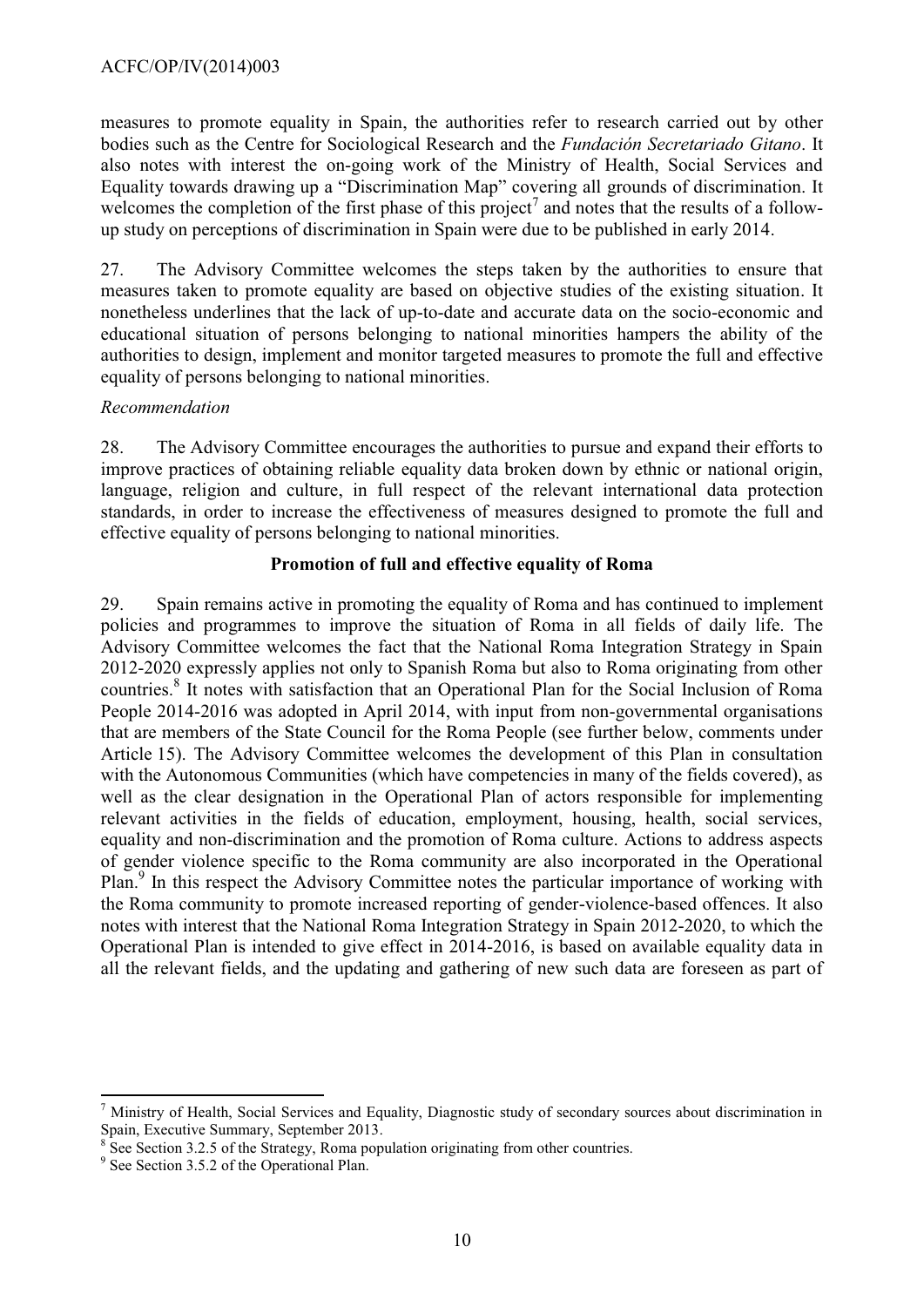the Operational Plan. The Strategy moreover includes clear targets as well as a series of indicators by which progress towards achieving these targets can be measured.<sup>10</sup>

30. The Advisory Committee observes nonetheless that a number of factors may reduce the effectiveness of the Operational Plan for 2014-2016 and the implementation of the National Roma Integration Strategy in Spain 2012-2020 more generally. First, due in part to the lack of a question on ethnic origin in Spanish censuses (see also above, comments with respect to Article 3)**,** no reliable data exist as to the size of the Roma population in Spain or in its various Autonomous Communities. Overall estimates vary by as much as  $100\%$ ,  $\frac{11}{11}$  a discrepancy that makes project-planning difficult and carries with it obvious budgetary ramifications. Second, Roma representatives repeatedly emphasised to the Advisory Committee that little monitoring is carried out of the implementation of the various action plans in favour of Roma, and, to the extent that such monitoring is done, Roma have little involvement in the evaluation process. Third, as regards the Operational Plan 2014-2016 in particular, the Advisory Committee notes that while it refers to numerous programmes and activities in a broad range of relevant areas, these references for the most part remain at an abstract level; few specific actions to be carried out are listed and no indicators included. For this reason, some Roma representatives have expressed the view that the Operational Plan 2014-2016 is a step back from the National Roma Integration Strategy in Spain 2012-2020 that it is intended to implement. Fourth, although midterm targets for the implementation of the Strategy have been fixed for 2015, it appears from the information provided to the Advisory Committee that little data is yet being gathered in order to monitor progress towards these targets.

31. The Advisory Committee notes that a number of sources of funding that have regularly been used to support programmes promoting the equality of Roma are identified in the context of the Operational Plan. These include the funds assigned to measures targeting the population more broadly and that will promote the realisation of the Operational Plan, support provided by government departments to relevant activities carried out by non-governmental organisations (notably through sums received via voluntary 0.7% personal income tax allocations, 12 amounting to approximately  $\epsilon$ 7 million in total), agreements between the State and Autonomous Communities as part of the Roma Development Plan, the European Social Fund and other European funds. The Advisory Committee warmly welcomes the indication by the authorities that government funding transferred to Autonomous Communities and municipalities under the Roma Development Plan will increase by  $\epsilon_1$  million to  $\epsilon_1$ . 4 million in 2014.<sup>13</sup> However, it notes with regret that within the overall envelopes identified, funding for the implementation of the various lines of action in the Operational Plan is not clearly earmarked, which may considerably hamper the implementation of these actions in practice and means it is impossible to assess the adequacy of the budgetary resources ultimately allocated.<sup>14</sup> Moreover, many Roma

 $\overline{a}$ 

<sup>&</sup>lt;sup>10</sup> See Chapter 1 of the Strategy for an overview of the current situation based on available data, Section 2.2 of the Strategy for further recent data and social inclusion targets for 2015 and 2020, and Annex II to the Strategy for the definitions of the relevant indicators.

<sup>11</sup> The figure generally cited at European level is approximately 750 000, but estimates range from 500 000 to 1 000 000. See National Roma Integration Strategy in Spain 2012-2020, section 1.1, p4.

<sup>&</sup>lt;sup>12</sup> Asignación tributaria del IRPF. Individual taxpayers in Spain may designate each year the use to be made of 0.7% of their personal income tax, choosing to allocate this amount to the Catholic Church, to social or nongovernmental organisations engaged in the field of social action or to both of these, or allowing the amount to be used as part of the general State budget.

This budget line had previously dropped from just over  $\epsilon$ 1 million in 2009, 2010 and 2011 to  $\epsilon$ 510 000 in 2012 and €382 000 in 2013.

<sup>&</sup>lt;sup>14</sup> See also Decade of Roma Inclusion 2005-2015, Updated Civil Society Monitoring Report on the Implementation of the National Roma Integration Strategy and Decade Action Plan 2012 and 2013 in Spain, Hungary, 2013, p39.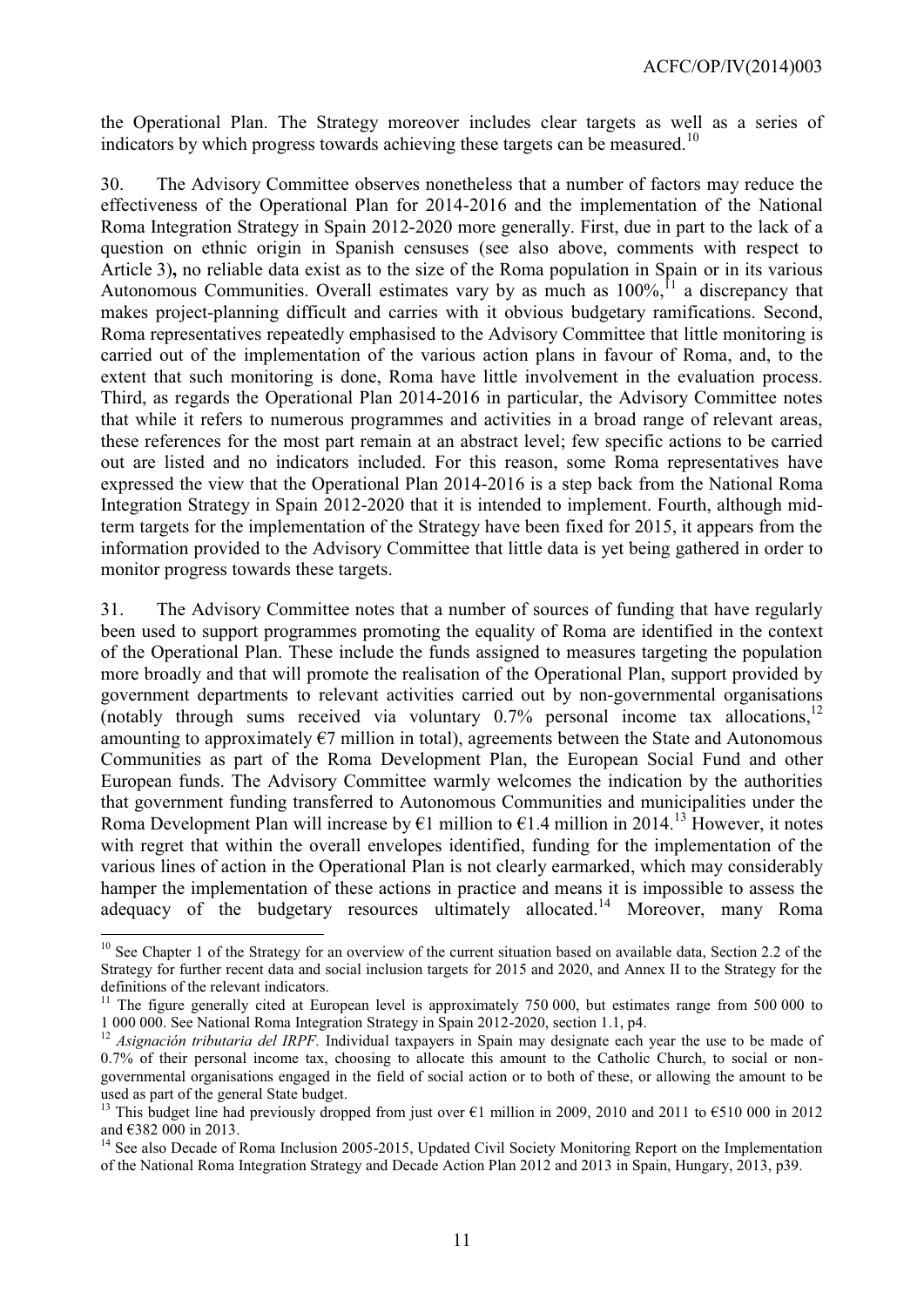representatives consider the extensive reliance on projects implemented by non-governmental organisations as a sign that the authorities are not taking sufficient responsibility for improving the situation of Roma (see further below, comments under Article 15).

32. The Advisory Committee is deeply concerned that Roma are being disproportionately affected by budget cuts made to the Spanish welfare system in response to the economic crisis. Roma have been particularly hard-hit by evictions and loss of employment (see further below, comments under Article 15), meaning that Roma who were previously autonomous are increasingly turning to the social protection system for assistance. In parallel, austerity measures taken at all levels of authority, such as cuts in social welfare and the introduction of more restrictive conditions and procedures for accessing such aid, as well as long waiting periods for access to aid, not only impact on individuals who were already reliant on such assistance but also aggravate the situation of those newly in need of it. Cuts in programmes to promote equal access to education as well as cuts in the number of teachers and, in the case of migrant Roma, restrictions in access to health-care also exacerbate this situation.<sup>15</sup> The Advisory Committee acknowledges the severe financial difficulties faced by Spain but stresses the need to ensure that the most marginalised groups in society, which include some parts of the Roma population, are not disproportionately affected by budgetary cuts. Even where intended for the short term only, such cuts may have far-reaching consequences, both direct and indirect, that set back progress achieved by many years and that resonate in the long term.

# *Recommendations*

33. The Advisory Committee strongly encourages the authorities to continue implementing programmes to promote the full and effective equality of Roma, covering both Spanish and foreign Roma. It calls on the authorities to ensure that such programmes, including those specified under the Operational Plan for the Social Inclusion of Roma People 2014-2016, include clear targets and well defined actions and benefit from adequate, earmarked funding. The authorities must also ensure that the impact of these programmes is effectively monitored, in consultation with representatives of Roma.

34. It further calls on the authorities to ensure that austerity measures taken in the context of the economic crisis do not disproportionately impact, directly or indirectly, on Roma and to take resolute measures to redress problems of this nature that have already been identified.

# <span id="page-11-0"></span>**Article 5 of the Framework Convention**

# **Preservation and promotion of the Roma culture**

35. The Advisory Committee welcomes the continuing support provided by the authorities, through the Ministry of Education, Culture and Sport, to the Institute of Roma Culture, a public foundation that aims to develop and promote Roma history, culture and language and increase public knowledge and recognition thereof. It notes with interest that the Institute has continued to organise cultural events and exhibitions aiming to give greater visibility to Roma culture, such as the annual *O Dikhipen* Roma film cycle at the Spanish Film Institute and the Romani Lives travelling exhibition, as well as to support activities focusing on equality for Roma women. Work towards the opening of a documentation centre on Roma culture, to be housed at the University of Alcalá de Henares, is on-going. In addition, the Advisory Committee welcomes the introduction of the "Roma in Spain: History and Culture" subject at the University

 <sup>15</sup> See generally Fundación Secretariado Gitano, *El impacto de la crisis en la comunidad gitana*, Madrid, 2013.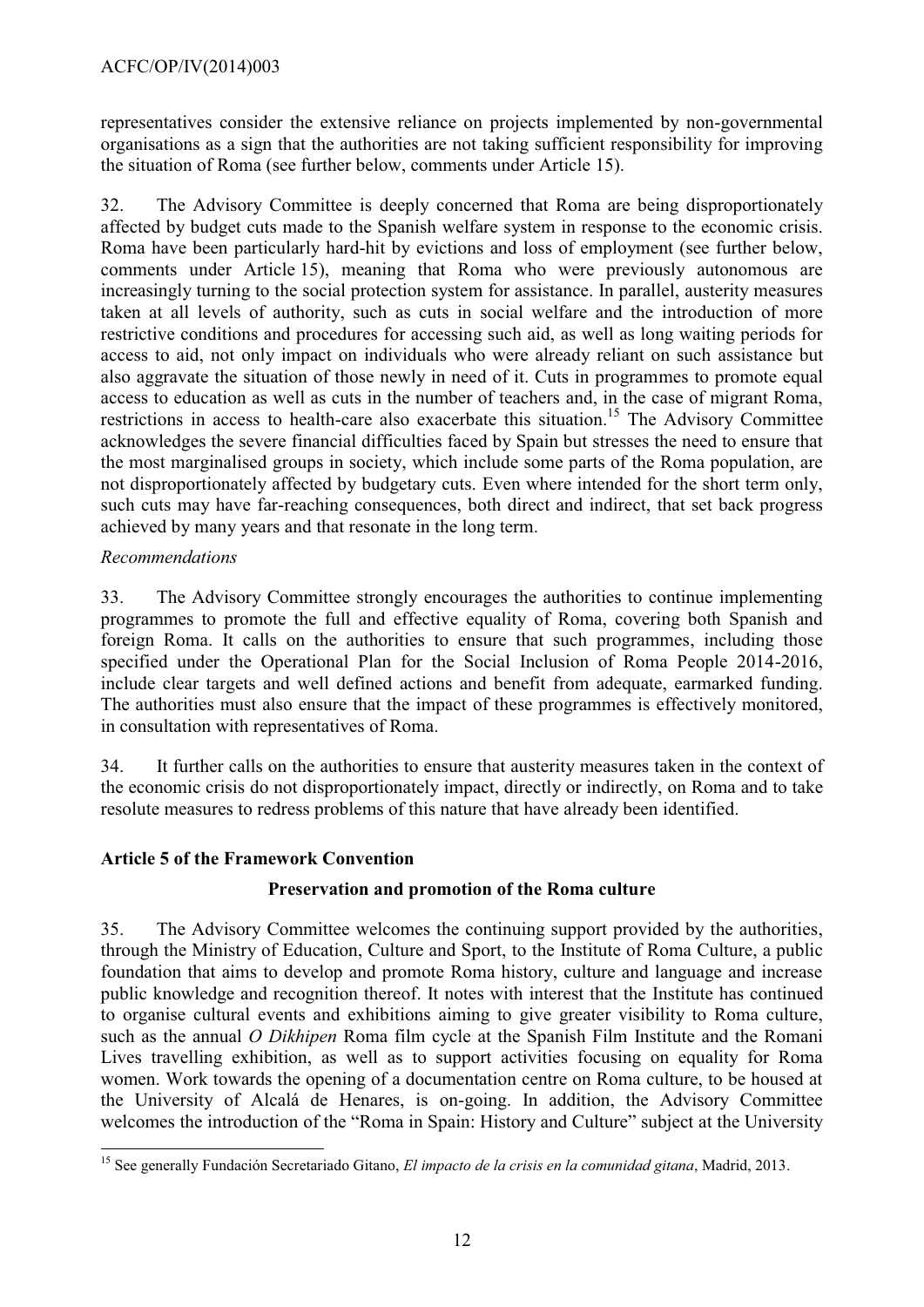of Alcalá de Henares, which has been running since 2011, and the organisation of cycles of conferences on similar themes in several other universities.

36. Some regional authorities provide funding for the preservation and promotion of Roma culture, such as the continued support of the Andalusian authorities to the Andalusian Centre of Roma Culture and its Roma library. However, it appears that overall, little public support is available for other Roma cultural initiatives. A number of representatives of Roma have also expressed indignation that public support to certain NGO initiatives such as the publication of *O Tchatchipen*, a quarterly magazine on the current situation, history and culture of Roma that has been published since 1993, has recently ceased. In addition, the Advisory Committee notes with regret that, aside from a summer course in basic Romani run by the University of Alcalá de Henares and isolated local or NGO initiatives, for example in Barcelona, opportunities to learn the Romani and *caló*<sup>16</sup> languages remain scarce. The Advisory Committee again underlines that the promotion of the Romani and *caló* languages should form part of the broader efforts to promote recognition of and respect for Roma culture (see also observations under Article 14, below, as regards the teaching of these languages in schools).

#### *Recommendations*

37. The Advisory Committee encourages the authorities to continue to provide adequate support to the Institute of Roma Culture so as to enable it to pursue effectively and independently its work to promote Roma culture. The authorities at all levels should furthermore ensure that sufficient funding is allocated to support other projects and programmes aimed at preserving and promoting Roma culture, in order to ensure that information and courses on Roma culture are broadly available, and that Roma culture is recognised as an essential element of the Spanish society.

38. The Advisory Committee again calls on the authorities to identify the needs and demands of the Roma with regard to studying the Romani and *caló* languages. It invites the authorities to continue to support non-governmental projects in this field where they exist and to develop additional means and structures for supporting the study of these languages.

# <span id="page-12-0"></span>**Article 6 of the Framework Convention**

#### **Combating racism and intolerance**

39. According to some of the Advisory Committee's interlocutors, in some parts of Spain, notably in parts of Andalusia, integration is such that it is impossible to distinguish between Roma and non-Roma. Indeed, on some levels, Roma are accepted as an integral part of Spanish society. However, this acceptance generally remains superficial (for example, the cliché that flamenco culture is part of Spanish culture), and prejudices against and stereotypes about Roma still abound. The Advisory Committee notes with concern in this respect the inclusion – despite continuous protests by Roma representatives and the Ombudsman – in the  $23<sup>rd</sup>$  edition of the Royal Language Academy's Dictionary of the Spanish Language, published in October 2014, of one definition of the word "gitano" (the word usually used for Roma in Spain) as "swindler", a definition denounced by Roma organisations as highly offensive. Positive images of Roma are mostly confined to those of musicians and dancers; otherwise, Roma are frequently identified in

 <sup>16</sup> *Caló*, which is reportedly spoken less and less by new generations of Roma, has been described as a hybrid language composed of isolated Romani words using the grammar of local Spanish languages (Castilian, Catalan, Basque etc).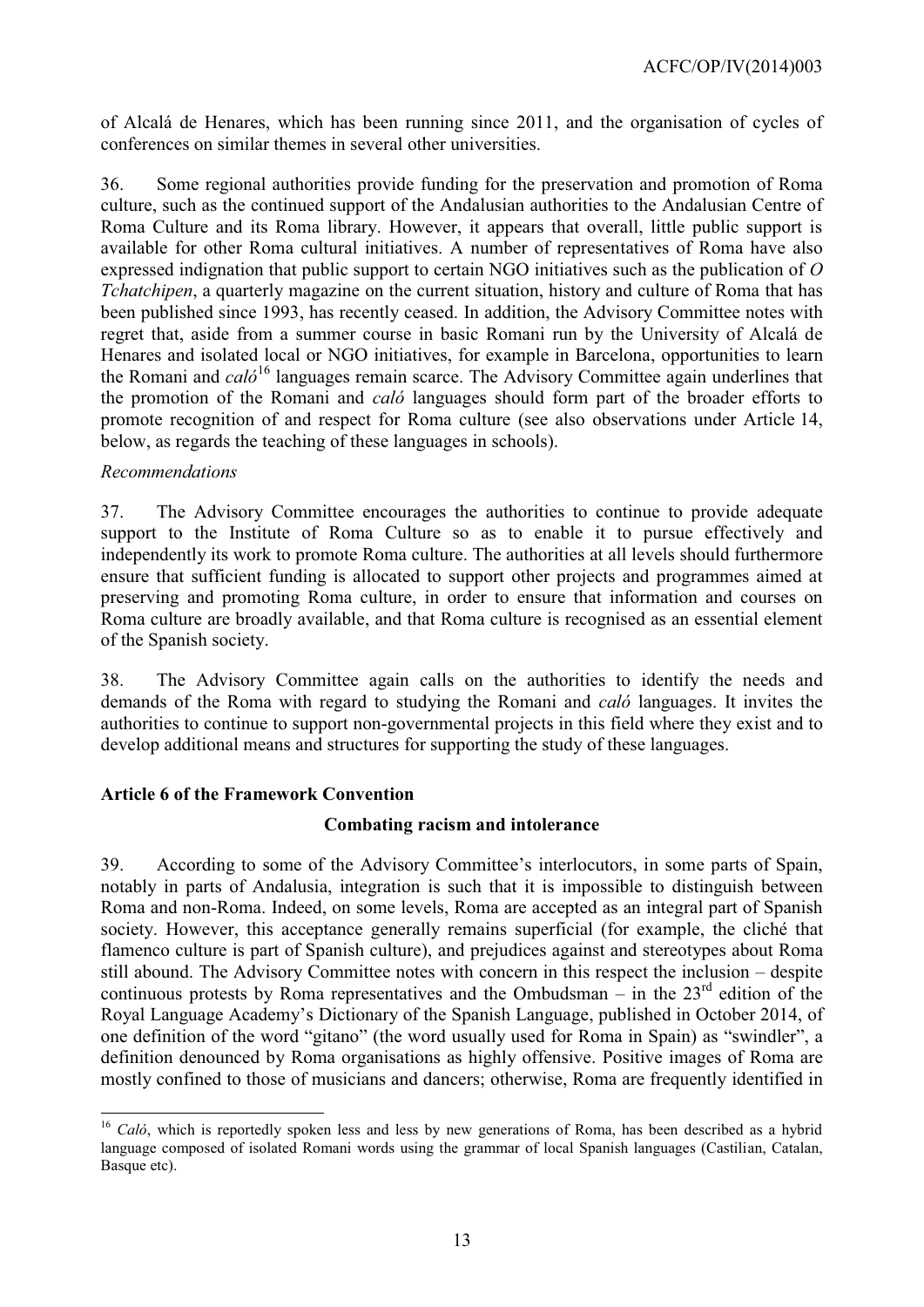the public imagination with poverty and social exclusion. While the latter phenomena are a reality experienced by many Roma and that must be addressed (see comments with respect to Articles 4 and 15), their portrayal as synonymous with Roma identity is not merely wrong as a question of fact but also deeply harmful to all Roma.

40. Such prejudices and stereotypes can lead to persisting discrimination against Roma in all fields of daily life, including in private-law relations such as access to goods and services, employment or housing<sup>17</sup> (see also comments with respect to Article 15). Roma representatives report that the concept of anti-Gypsyism is not widely understood in Spain, and the Advisory Committee notes with concern that, according to some Roma representatives, this means that large parts of Spanish society do not recognise as unacceptable the notion that individuals may be insulted or treated less well because of their Roma ethnic origin. It is therefore particularly welcome that the Council of Europe's *Dosta!* campaign encouraging the general public to overcome prejudice and meet the Roma was launched in Spain in April 2013.

41. The Advisory Committee expresses deep concern that, following the alarming events that occurred in Estepa and Castellar (Jaén) in July and August 2014 (see further below), the mayors of these towns appear to have responded by suggesting that targeting Roma did not amount to a racist act and that an appropriate solution would be for certain Roma families to leave their towns. The Advisory Committee observes that such responses send a message that Roma are troublemakers whom it is acceptable to treat as second-class citizens, and legitimise the prejudices and racist acts of those who take the law into their own hands. It underlines that, to the contrary, politicians should emphasise that racist acts are especially grave offences that by definition deny the equality of all human beings. In this context, it welcomes the call for calm and peaceful coexistence between residents made by the City Council of Bujalance, in response to similar confrontations there in October 2014.

42. Muslims report that the climate of tolerance towards Muslims, which had deteriorated significantly in the early 2000s, has slightly improved over the past years. Nonetheless, incomprehension of and intolerance against Muslims, and in particular against the manifestation of their religious beliefs, are expressed in a variety of ways, including in the persisting shortage of places of worship and continued opposition from other local inhabitants as well as some local politicians to the building of new mosques. At the same time, access to religious education about Islam remains very limited. In Catalonia, a parliamentary motion inviting the government to take action that would effectively ban the wearing of the burqa and the niqab in public places was reportedly enacted without consulting Muslim women and without knowing how many Muslim women living in the community would be affected.<sup>18</sup> Moreover, police practices of ethnic profiling (see further below) affect Muslims and it appears that a disproportionate number of Muslims are placed in pre-trial detention.<sup>19</sup>

43. The Advisory Committee also observes with concern that certain government policies – in particular health reforms defined at state level in September 2012 and applied in most

<sup>&</sup>lt;sup>17</sup> Numerous examples of such discrimination are set out in Fundación Secretariado Gitano, Annual Report 2013: Discrimination and the Roma community.

<sup>&</sup>lt;sup>18</sup> On the above points see generally UCIDE, Observatorio Andalusí, Informe Anual 2013, Madrid 2014.

<sup>&</sup>lt;sup>19</sup> There is a significantly higher proportion of Muslims amongst persons in detention pending trial than amongst convicted prisoners, suggesting that there may be a tendency towards excessive detention of Muslims at a stage of proceedings when the presumption of innocence applies. See UCIDE, Observatorio Andalusí, Estudio demográfico de la población musulmana: Explotación estadística del censo de ciudadanos musulmanes en España referido a fecha 31/12/2012, Anexo II.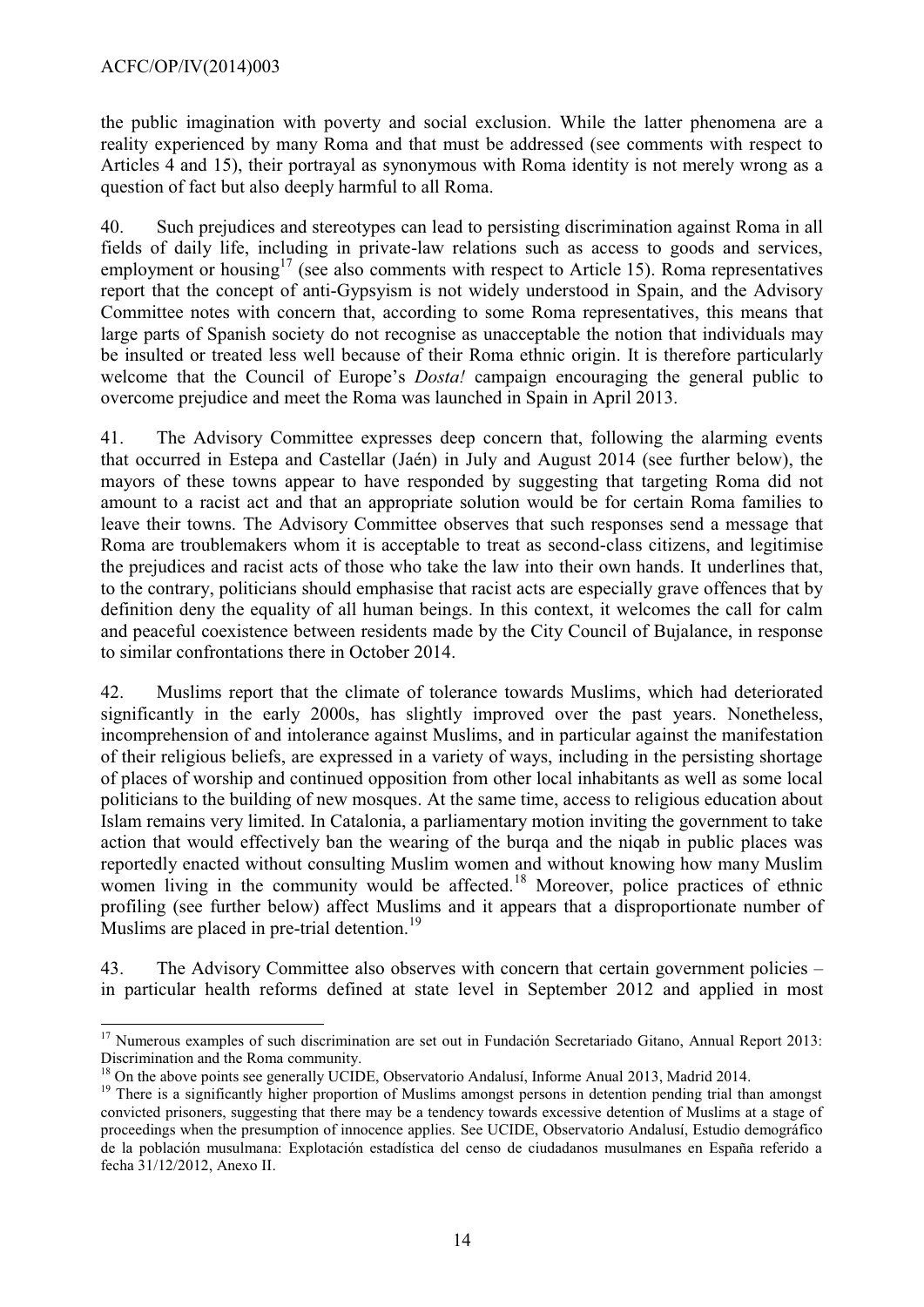Autonomous Communities,<sup>20</sup> according to which undocumented migrants no longer have access to free health services – have been directly harmful to the migrants targeted while at the same time reinforcing negative messages about migrants generally. Migrants moreover continue to be used as scapegoats in political discourse, with some politicians portraying migrants in general as responsible for the economic crisis. At a time when unemployment is high and the economic crisis as well as austerity measures are having a painful impact on broad swathes of Spanish society, the Advisory Committee notes that such messages are especially damaging. Depictions by some politicians of attempts by migrants in northern Africa to enter Spanish territory through Ceuta and Melilla as "attacks" on a massive scale convey the impression that migrants are somehow a threat to Spanish society, and increase the damage as regards community relations and attitudes towards migrants.<sup>21</sup>

44. Despite the fact that the Jewish community in Spain is very small, anti-Semitism also persists and is expressed through a variety of channels. Although verbal and physical attacks against persons or property are reportedly rare, several cases of anti-Semitic graffiti were recorded in 2012 and anti-Semitic discourse is reportedly widespread on websites and in social media.<sup>22</sup> The publication of thousands of anti-Semitic messages on Twitter in May 2014 following the victory of the Maccabi basketball team from Tel Aviv over Real Madrid is particularly striking in this regard. The Advisory Committee welcomes information received from the authorities according to which, in response to a complaint lodged by an NGO about these events, the prosecution authorities launched criminal investigations against two Twitter account holders, and proceedings in these cases are currently pending before the courts. In addition, the prosecution authorities referred the actions of a further four account holders, which were not considered to amount to possible criminal offences, to the State Commission against Violence, Racism and Xenophobia in Sport (see further below).

45. The Advisory Committee also notes with concern that some political parties whose platforms rely on overtly xenophobic/anti-immigrant policies have encountered increasing success in elections, especially at local level. This success reflects growing levels of intolerance in Spanish society, as well as increasing tolerance of intolerance. It emphasises that mainstream political parties must counter xenophobic discourse effectively; ignoring it or moving their own discourse closer to the rhetoric of exclusion allows intolerance to become increasingly the norm.

46. While it is too soon to analyse the extent to which the Comprehensive Strategy against Racism, Racial Discrimination, Xenophobia and related Intolerance (adopted by the Spanish authorities in November 2011) has had an impact in reducing the prevalence of these phenomena in Spanish society, the Advisory Committee notes that it was developed in recognition of the growing diversity of Spanish society, with the involvement of bodies such as the Council for the Promotion of Equal Treatment and the State Council of Roma People, and with the aim of better co-ordinating the actions being taken in this field.<sup>23</sup> It includes 41

 $20$  Although not in Andalusia, which decided to maintain universal health care.

<sup>&</sup>lt;sup>21</sup> The Advisory Committee also notes with regret in this context that the practice of returning asylum-seekers to Morocco without adequately examining their requests for asylum – condemned in itself by the European Court of Human Rights in the case of *A.C. and others v. Spain* (application no. 6528/11) – further heightens prejudices against migrants.

<sup>22</sup> See Observatorio Antisemitismo, *Informe sobre el antisemitismo en España durante el año 2012*, Madrid, May 2013.

<sup>&</sup>lt;sup>23</sup> See inter alia CERD, Concluding observations on the combined eighteenth to twentieth periodic reports of Spain, adopted by the Committee at its seventy-eighth session (14 February-11 March 2011), Addendum: Information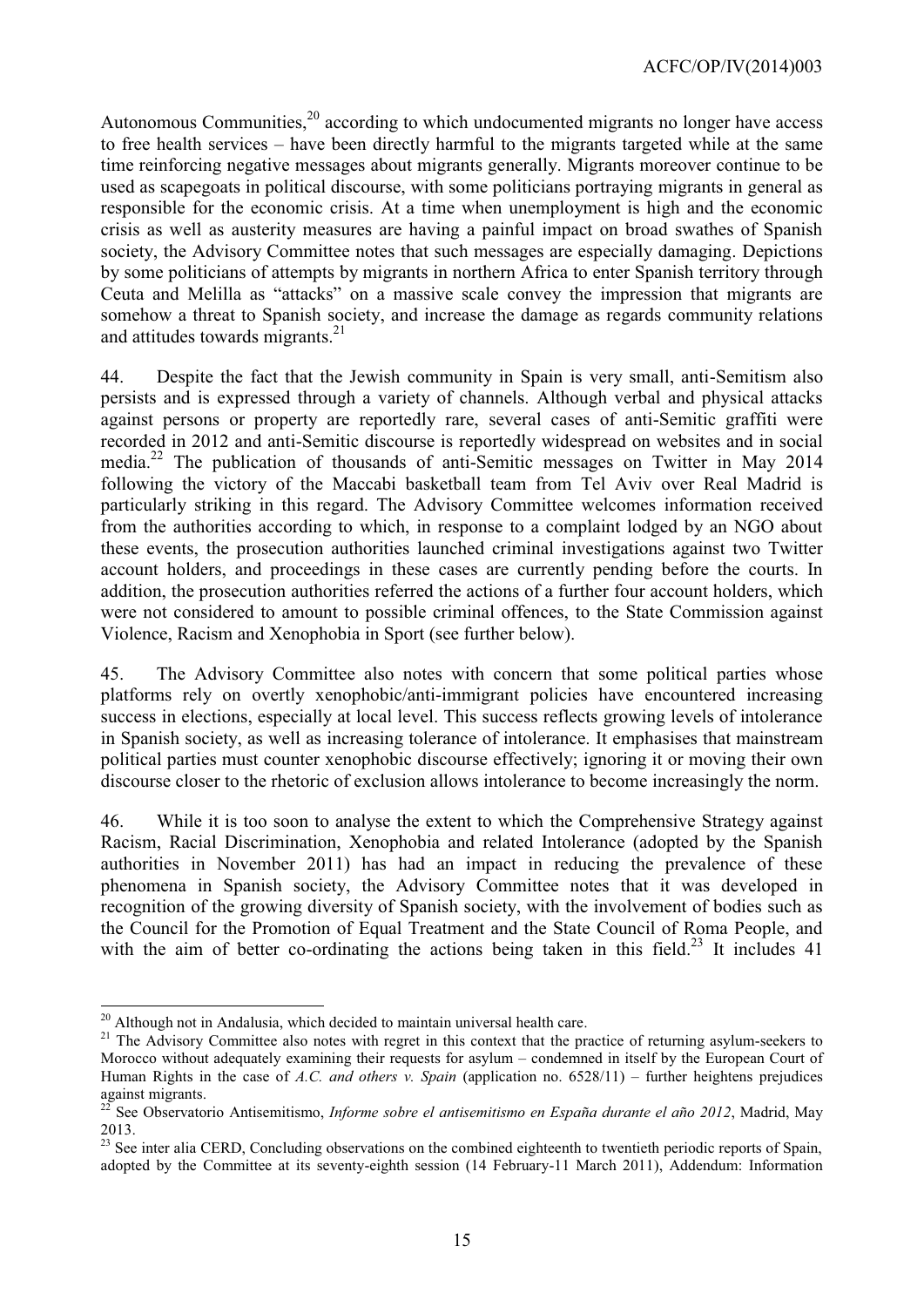objectives and 129 measures covering fields such as combating racial discrimination in education and employment as well as actions to strengthen the fight against hate-motivated offences (see further below). In addition, following on from the first such plan covering the period 2007-2010, a second Strategic Plan for Citizenship and Integration 2011-2014 was approved by the Council of Ministers in September 2011. The Advisory Committee notes with interest that it is addressed to the entire population of Spain, that it highlights that integration is a two-way process and that education is considered in this context as a cornerstone in the creation of a cohesive society.<sup>24</sup> It regrets, however, that no information is yet available as to the impact in practice of these strategies.

47. The Advisory Committee welcomes the continued operation of Oberaxe, the Spanish Monitoring Centre on Racism and Xenophobia. This centre, which now operates within the Ministry of Health, Social Services and Equality, is entrusted with collecting, analysing and disseminating information on racism and xenophobia in Spain, promoting the principle of equal treatment and the fight against racism and xenophobia and co-operating with public and private actors at domestic and international level in this field.<sup>25</sup> The centre publishes an annual report on the evolution of racism, xenophobia and related forms of intolerance in Spain,<sup>26</sup> with particular reference to attitudes towards migrants, and makes available through its website a range of reports and other documentation related to racism and xenophobia. It also recently published a Guide to managing cultural diversity in small and medium-sized enterprises.

# *Recommendations*

48. The Advisory Committee recommends that the authorities step up their efforts to combat all forms of racism and intolerance, including anti-Gypsyism, Islamophobia and anti-Semitism. The authorities should go beyond supporting research in this sector and take a leading role in both promoting tolerance and sending a strong message to society as a whole that racism is never acceptable.

49. It calls on the authorities to condemn all expressions of racism and intolerance, including those formulated by politicians, and to ensure that all alleged cases of hate speech are duly investigated, prosecuted and sanctioned.

50. It further invites the authorities to pursue their dialogue with representatives of the Muslim community in order to find solutions to the specific practical problems they face.

# **Media, Internet and social media networks**

51. The Advisory Committee notes with regret that negative stereotypes about Roma are regularly relayed and amplified by the media.<sup>27</sup> Roma representatives consistently report that the small amount of space given to Roma in the mass media, both audiovisual and the press, is most often devoted to covering news items in which Roma are portrayed in a negative light, and that in cases where a defendant in a criminal case is Roma, their ethnic origin is regularly revealed.

provided by Spain regarding the recommendations in paragraphs 9, 14 and 17 of the concluding observations, 25 February 2013, CERD/C/ESP/CO/18-20/Add.1.

<sup>24</sup> Plan Estratégico Ciudadanía e Integración 2011-2014.

 $25$  Royal Decree 343/2012 of 10 February 2012.

<sup>&</sup>lt;sup>26</sup> See most recently M<sup>a</sup> Ángeles Cea D'Ancona and Miguel S. Valles Martínez, *Evolución del racismo*, la *xenofobia y otras formas conexas de intolerancia en España [Informe 2013]*.

<sup>&</sup>lt;sup>27</sup> For examples, see Fundación Secretariado Gitano, Discrimination and the Roma Community: Annual Report FSG 2012, Madrid, 2013, pages 15-16 and 19-38 and Annual Report FSG 2013, Madrid, 2014, pp17-26.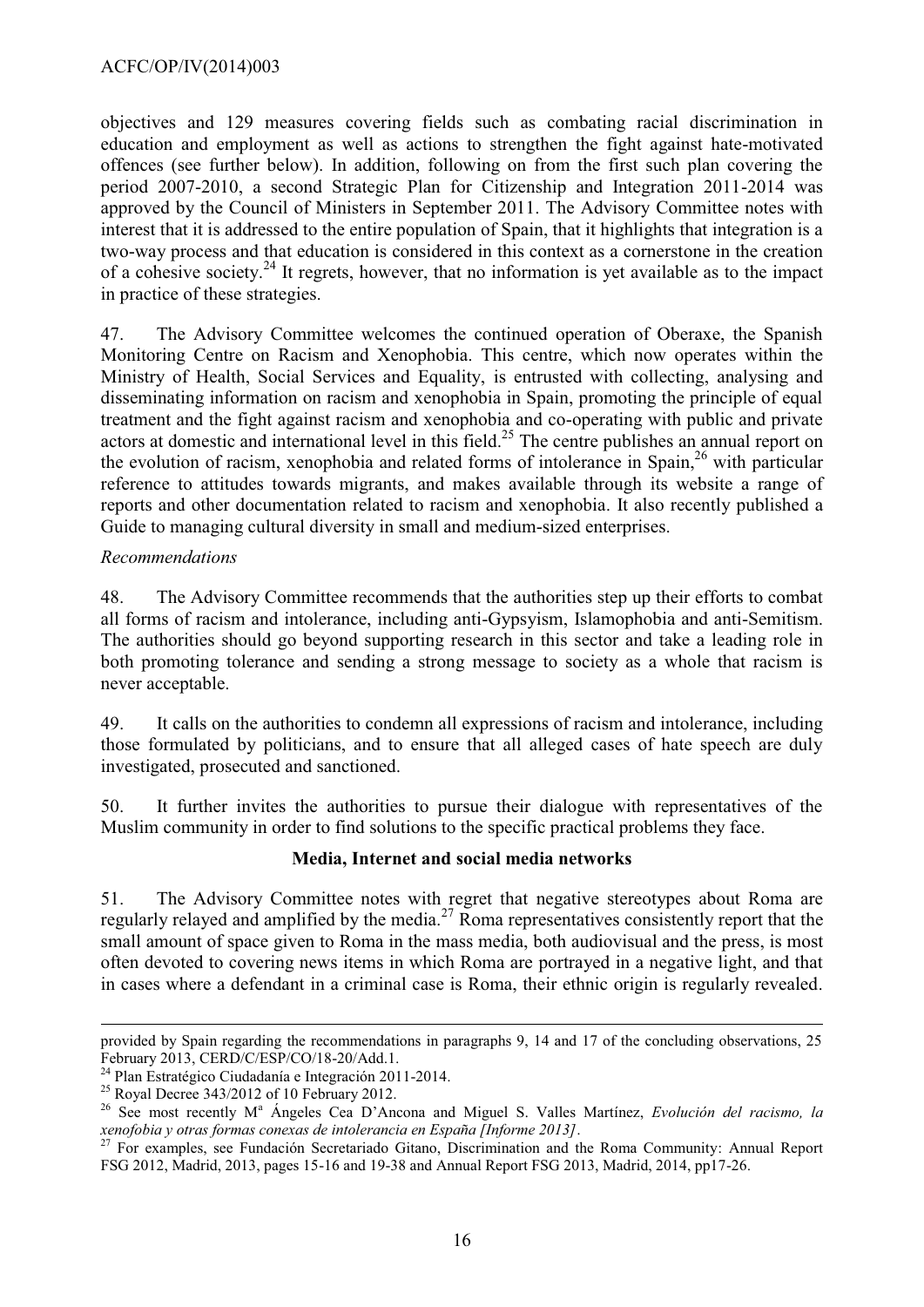Some media have also reportedly adopted a somewhat hysterical tone regarding attempts by migrants over recent months to enter Spain by scaling the fences surrounding the territories of Ceuta and Melilla.

52. The Advisory Committee wishes to express particular concern at the television series *Palabra de Gitano*, broadcast recently on privately owned television station Cuatro. Although it purported to be about "getting to know the Roma", this series was notorious for treating Roma as a group apart from the rest of Spanish society, exotic at best, and focusing on extremes and stereotypes in the interests of increasing its audience,<sup>28</sup> while making no attempt to build a balanced or complete picture of the Roma minority in Spain today.<sup>29</sup> While the programme is no longer on air in Spain, it has been sold to other countries and its website is still online. The Advisory Committee is concerned that the stereotypes and prejudices the programme fostered will likely long outlive its screen life in Spain, especially as few alternative, more positive images of Roma receive air-time (see also comments below, under Article 9). The Advisory Committee regrets in this context that the State Council for Audiovisual Media has never been established. The functions attributed by law to this body are currently exercised by the National Markets and Competition Commission, which does not appear to have been able to provide a remedy against such programming. It notes with interest, however, that in a response to a request from the Institute of Roma Culture and 19 NGOs with seats on the State Council for the Roma People, the Audiovisual Council of Andalusia ordered the television station to remove from its website certain comments of a clearly xenophobic nature.<sup>30</sup>

53. Comments sections under internet news articles as well as social media networks also provide increasingly fertile ground for the dissemination of racist, xenophobic and anti-Semitic messages (see also above). The Advisory Committee notes with concern the existence of pages on certain social media networks with specifically anti-Gypsy, anti-Semitic or islamophobic content. It welcomes the fact that prosecutors specialised in cybercrimes have been designated within each of the prosecution services in Spain, and notes with interest that amendments proposed to Article 507 of the Criminal Code (see further below) would provide expressly for the possibility for judges to order the withdrawal from websites of content found to be in breach of the prohibition of incitement to hatred and for the blocking of access to or the suspension of websites of which most or all of the content is in breach of such provisions. In the meantime, however, efforts to combat hate speech on the internet are frequently hampered inter alia by the low rate of reporting and difficulties in identifying the authors of such comments. This allows hate speech on the internet to proliferate, while its authors enjoy a sense of anonymity and impunity.<sup>31</sup> The recent criminal proceedings launched following the spreading of anti-Semitic messages on Twitter (see above) are a welcome exception in this regard.

#### *Recommendation*

54. The Advisory Committee calls on the authorities to intensify their efforts to effectively combat hate speech on the internet and in the print and audiovisual media. It further calls on

 $2<sup>28</sup>$  For example, reportedly the only Roma women shown on this programme were women living at home, raising children and not working; much mileage was extracted from the (now rarely practiced) tradition of the *pañuelo*, etc.

<sup>29</sup> See notably *Comunicado de las ONG del Consejo Estatal del Pueblo Gitano en relación a la emisión del programa "Palabra de Gitano" a los medios de comunicación y a la sociedad civil*; see also Javier Sáez del Álamo, "*De las ferias de monstruos a la televisión*", El País, 10 October 2013.

<sup>30</sup> Audiovisual Council of Andalusia, Press release of 21 March 2013, "*El CAA exige a Cuatro la retirada inmediata de los comentarios xenófobos publicados en su web del programa '*Palabra de Gitano*'*".

 $31$  In one notable exception, the administrator of a website spreading islamophobic ideas was convicted in Barcelona in March 2014 of incitement to hatred and violence on religious grounds.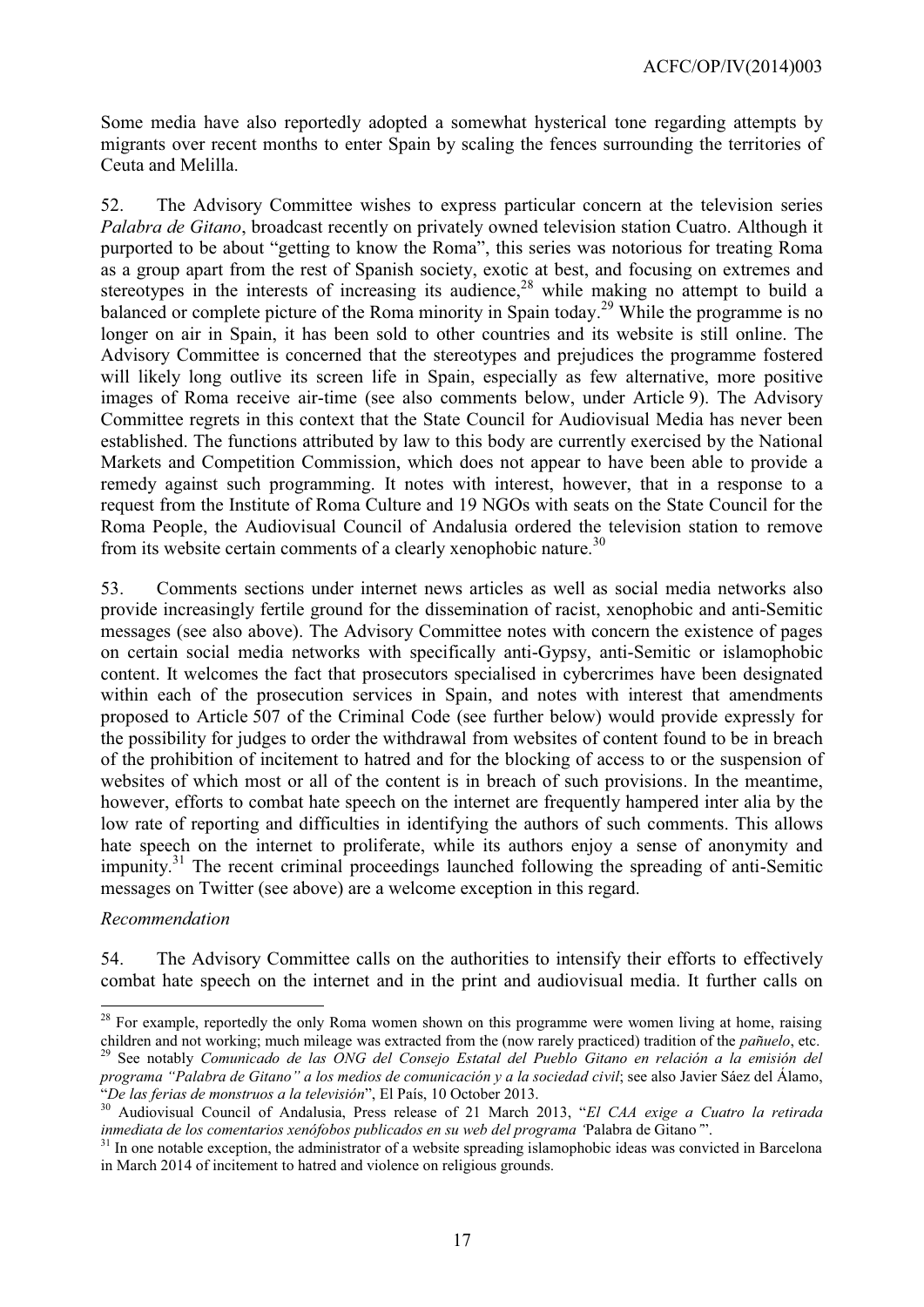them to establish an independent council on audiovisual media at state level as provided for by law, with the powers and capacity to handle effectively complaints about the dissemination of discriminatory material in the audiovisual media.

## **Combating hate crime**

55. Referring to concerns expressed in its Third Opinion as regards the difficulties encountered when seeking to prosecute and punish hate-motivated offences, due to the narrow wording of Article 510 of the Criminal Code, $32$  the Advisory Committee is pleased to note that the government has now proposed amendments to this provision and to Article 607 of the Criminal Code, aimed at significantly broadening the definition of crimes of incitement to hatred. These amendments are now pending before the Spanish Parliament as part of a series of broader proposed reforms to the Criminal Code.<sup>33</sup>

56. The Advisory Committee also welcomes the creation in 2013, as a step in implementing the Comprehensive Strategy against Racism, Racial Discrimination, Xenophobia and related Intolerance, of a national network of hate crimes prosecutors, co-ordinated at state level and including prosecutors specialised in hate-motivated offences from each of the provinces in Spain.<sup>34</sup> It notes with interest that this network is also co-operating with the police towards ensuring that hate motivations are taken into account at the earliest stages of investigations.

57. As regards the statistical monitoring of hate crimes, the Advisory Committee notes that the Ministry of the Interior now includes statistics on racist and xenophobic offences in its annual statistical reports and that the number of racist and xenophobic offences recorded increased from 261 in 2012<sup>35</sup> to 381 in 2013.<sup>36</sup> It further notes with approval that the national network of hate crimes prosecutors is actively seeking to improve the gathering of such statistics and, pending an update to the computer programme used to register criminal offences, is running a manual register to record cases involving racist motivations as an aggravating circumstance, which may otherwise be missed. In parallel, the Ministry of Employment and Social Security and the Ministry of the Interior have developed a Handbook for training security forces in identifying and recording racist or xenophobic incidents,<sup>37</sup> again with the aim of improving the recording of such incidents. The Advisory Committee observes that it is important that this tool now be widely distributed and that effective steps be taken to ensure that it fully serves its purpose in practice.

58. The Advisory Committee welcomes all of the above developments, which it sees as important steps towards improving the institutional response to individual hate crimes when they occur and towards building up a more accurate picture of the prevalence of such offences. It also

 $\overline{a}$ <sup>32</sup> See Third Opinion, para. 90.

<sup>33</sup> *Proyecto de Ley Orgánica por la que se modifica la Ley Orgánica 10/1995, de 23 de noviembre, del Código Penal*, BOCG-10-A-66-1, currently being examined by the Justice Committee of the Congreso de los Diputados. The relevant amendments have been proposed in the context of transposing into the Spanish legal system Council Framework Decision 2008/913/JHA of 28 November 2008 on combating certain forms and expressions of racism and xenophobia by means of criminal law.

<sup>34</sup> This initiative follows on from the creation in 2009 of the first Hate Crimes Service (*Servicio de Delitos de Odio y Discriminación*), in Barcelona.

<sup>35</sup> *Anuario Estadístico del Ministerio del Interior*, 2012, pp262-263.

<sup>36</sup> *Informe sobre la evolución de los delitos de odio en España 2013*, p10. Note that an increase in the number of racist and xenophobic incidents recorded may be due to an increase in the actual number of such incidents, to improved reporting methods, or to a combination of the two.

<sup>&</sup>lt;sup>37</sup> Available at [http://explotacion.mtin.gob.es/oberaxe/inicio\\_descargaFichero?bibliotecaDatoId=218.](http://explotacion.mtin.gob.es/oberaxe/inicio_descargaFichero?bibliotecaDatoId=218)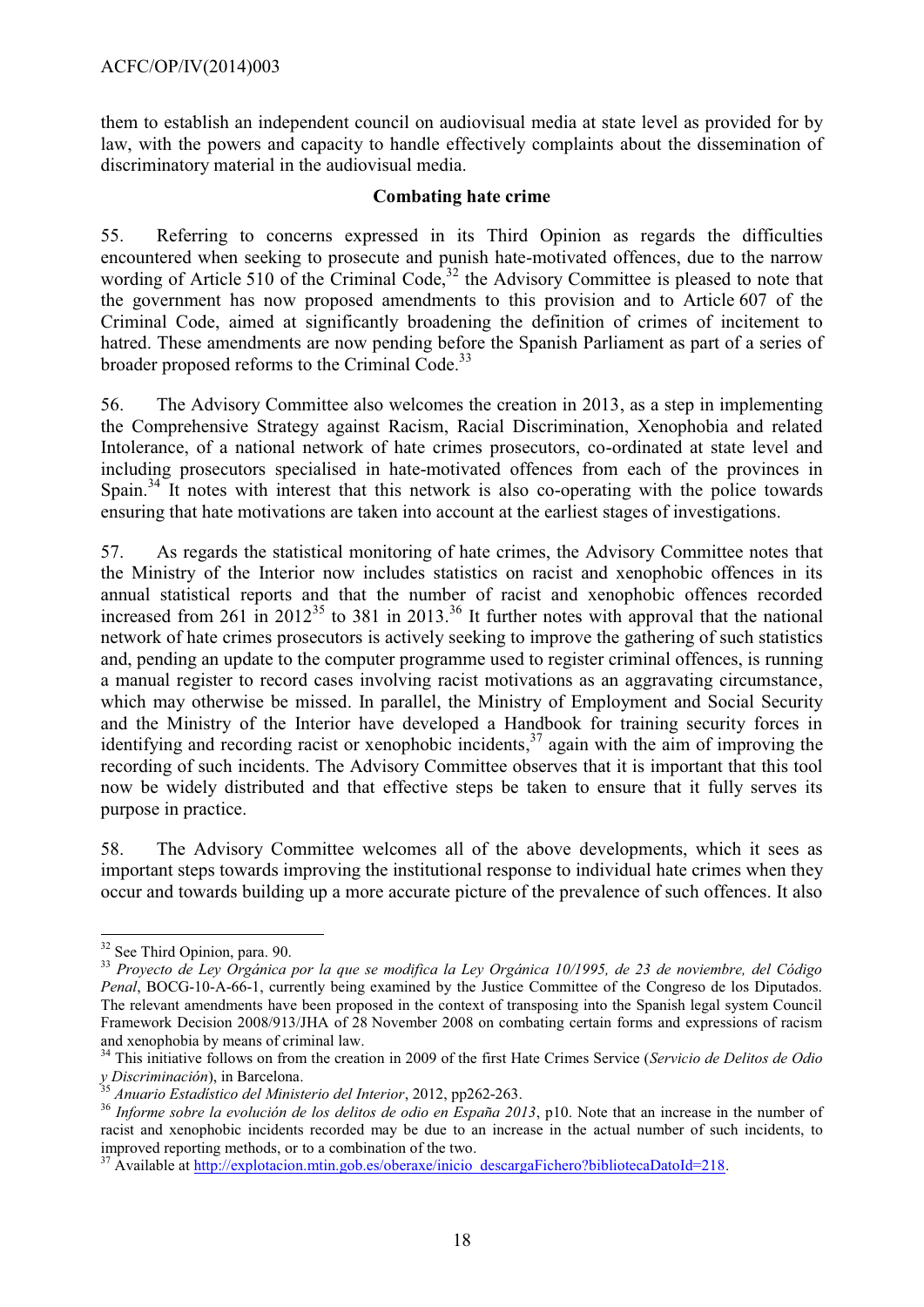welcomes indications received from civil society that there appears to have been a decrease in recent years in the number of physical attacks leading to serious injury or death committed against persons belonging to national minorities and immigrants. However, racist and xenophobic offences do continue to be committed<sup>38</sup> and, as the authorities have recognised, the number of such incidents that is reported to the authorities is undoubtedly significantly lower than the number that actually occurs.<sup>39</sup>

59. In this context, it is encouraging to note that the national network of hate crimes prosecutors is working with NGOs, including through the newly created Council for Victims of Hate Crimes and Discrimination<sup>40</sup> to help improve the reporting of racist or xenophobic incidents. The Advisory Committee observes that there are many barriers to such reporting, including shame felt by the victim, apprehension about contacts with the police (see further below) and a sense that reporting serves no purpose as the perpetrators will never be punished even if they are identified. The Advisory Committee wishes to emphasise that in the longer term, the success of efforts to raise awareness about and increase the reporting of racist offences will therefore also depend on the success of efforts to improve both the investigation and punishment of such offences and relations between law-enforcement officials and the groups most often targeted by hate crimes.

60. The Advisory Committee is deeply worried by the violent incidents that occurred in July 2014 in Estepa and in August 2014 in Castellar (Jaén), in which, following disputes involving Roma families, non-Roma inhabitants of these towns held public demonstrations against their Roma neighbours lasting several days and arson attacks were committed against the places of residence of a number of Roma families. Further worrying clashes between non-Roma and Roma also occurred in Bujalance in October 2014. It understands that criminal investigations have been opened regarding the events in Estepa and Castellar, and notes with interest that, following a complaint by twelve Roma NGOs and a subsequent referral by the prosecutor, preliminary proceedings concerning a possible offence of incitement to hatred under Article 510 of the Criminal Code have been opened with respect to the events in Castellar. In addition to addressing the alarming societal attitudes that these incidents reveal (see also above), the Advisory Committee stresses that it is vital that any racist and xenophobic motivations underlying the commission of these offences be adequately taken into account from the very earliest stage of investigation. Politicians should also systematically condemn violent physical attacks against individuals and their property as criminal offences that must be punished in accordance with the law, whoever their perpetrators and victims.

#### *Recommendations*

61. The Advisory Committee encourages the authorities promptly to enact amendments to Articles 510 and 607 of the Criminal Code in order to broaden the definition of incitement to hatred and enable such offences to be effectively sanctioned.

<sup>&</sup>lt;sup>38</sup> See for example Movimiento contra la Intolerancia, Informe Raxen, Número 51, "Investigación: Xenofobia, Racismo e Intolerancia en España (Por CC. Autónomas. Enero-Junio, 2012)" and Número 52, "Investigación: Xenofobia, Racismo e Intolerancia en España (Por CC. Autónomas. Julio-Diciembre, 2012)"; for similar information from January 2013 onwards, see [www.informeraxen.es/category/espana.](http://www.informeraxen.es/category/espana)

<sup>39</sup> *Informe sobre la evolución de los delitos de odio en España 2013*, pp1-2.

<sup>40</sup> *Consejo de Victimas de Delitos de Odio y Discriminación* (COVIDOD), created on 23 April 2014 by a number of NGOs working inter alia to improve the status of victims of hate crimes.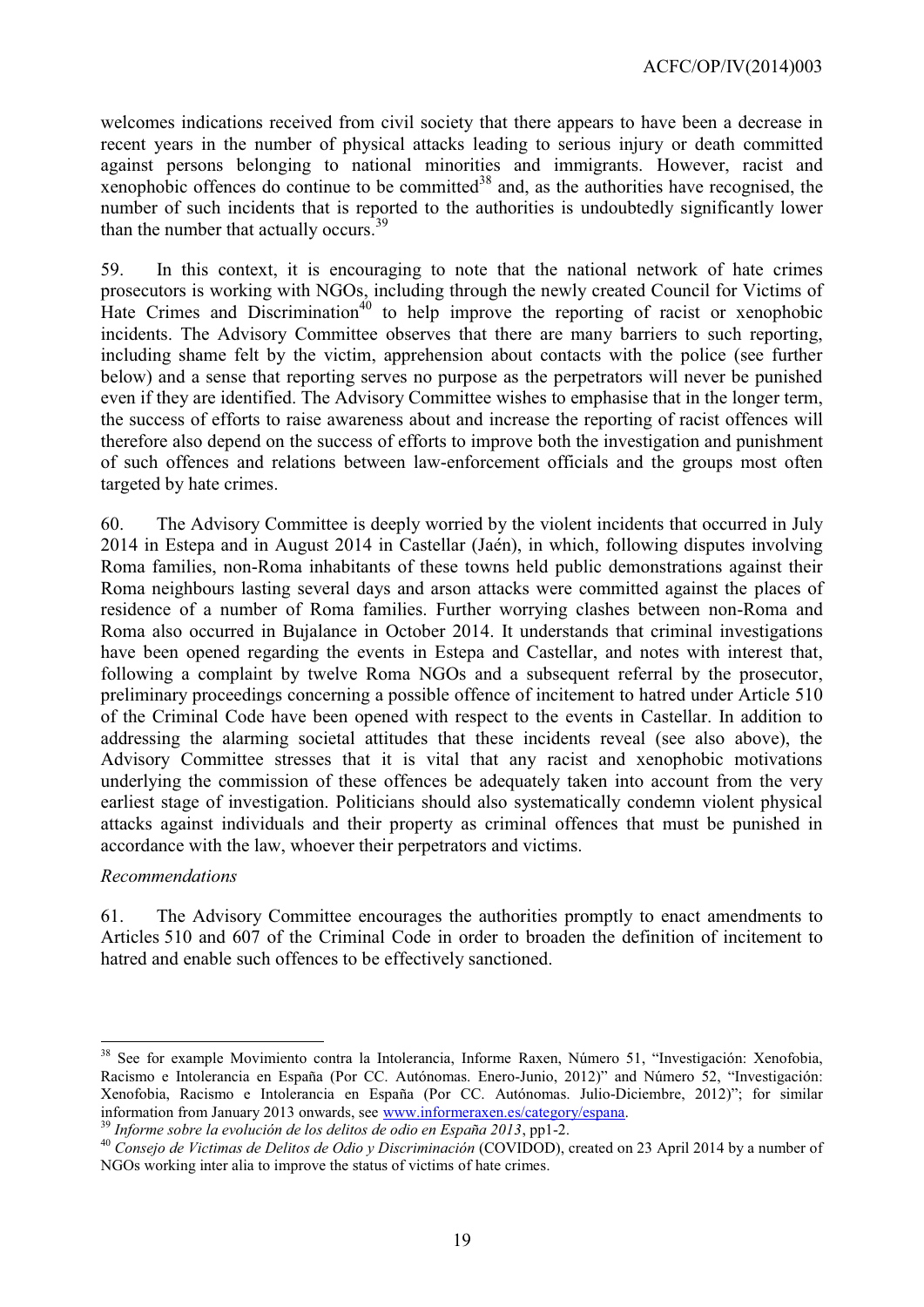62. It strongly encourages the authorities to pursue their efforts to improve the reporting, recording, investigation, prosecution and punishment of hate-motivated offences.

63. It recommends that the authorities pursue, strengthen and expand their efforts to build the confidence of minorities in the police.

## **Conduct of law-enforcement officials**

64. The authorities have taken a series of welcome steps towards eliminating the practice of ethnic profiling by the police and unjustified detentions of persons following identity checks, notably issuing a new circular specifying the criteria and procedures to be followed by members of the national police force in carrying out identity checks.<sup>41</sup> The above-mentioned Handbook for training security forces in identifying and recording racist or xenophobic incidents also includes a section specifically addressing ethnic profiling.<sup>42</sup> The Advisory Committee is moreover pleased to note that the practice of transferring foreign citizens to police stations even when they had produced the requisite identity papers now appears to have stopped.

65. Regrettably, however, the large numbers of complaints that continue to be submitted to the Ombudsman suggest that ethnic profiling still occurs in the form of excessive stops and searches. While some municipal police forces have introduced commendable practices in this respect, $43$  and the Ministry of the Interior also decided in April 2013 to make police identification numbers more visible,<sup>44</sup> the Advisory Committee regrets that a number of recommendations addressed by the Ombudsman to the national police have so far not been followed. These included, for example, keeping a record of all stops and systematically reviewing all cases in which individuals complain that they have experienced ethnic profiling.<sup>45</sup>

66. As regards police relations with minority groups, the Advisory Committee notes that the Handbook for training security forces in identifying and recording racist or xenophobic incidents also includes sections on improving support to minority communities, the need for collaboration between the police and civil society, victim assistance and interviews with victims and witnesses. 165 members of the security forces were trained as part of the project in which this handbook was produced and the authorities have indicated that these officers have gone on to train approximately 15 000 members of the various security forces in Spain. The Platform for Police Diversity Management, set up by police and civil society in 2010, has also prepared a Guide to Police Management of Diversity, which was published in June 2013. The Advisory Committee welcomes this initiative and notes that the guide sets out the issues faced by persons belonging to minorities as well as by police in a diverse society, and includes a wide range of good practices which it thus serves to disseminate.

*Recommendations*

l

<sup>&</sup>lt;sup>41</sup> Circular 2/2012 of 16 May 2012 of the Directorate General of Police, intended to eliminate the scope for misinterpretation of Circular 1/2010 of 25 January 2010.

<sup>&</sup>lt;sup>42</sup> See section 5.4.E of the Handbook.

<sup>&</sup>lt;sup>43</sup> See section 6.3 of the Handbook for training security forces in identifying and recording racist or xenophobic incidents.

<sup>44</sup> Resolución de la Dirección General de Policía, of 19 April 2013. The Guardia Civil also introduced changes to the colours used for identification numbers on their uniforms in April 2013, with the aim of making them easier to read. More visible police identification numbers should make it easier for individuals to lodge complaints where they consider they have been wrongly treated by a police officer.

<sup>&</sup>lt;sup>45</sup> See also Report by Nils Muižnieks, Commissioner for Human Rights of the Council of Europe, following his visit to Spain from 3 to 7 June 2013, CommDH(2013)18, paras. 110 and 111.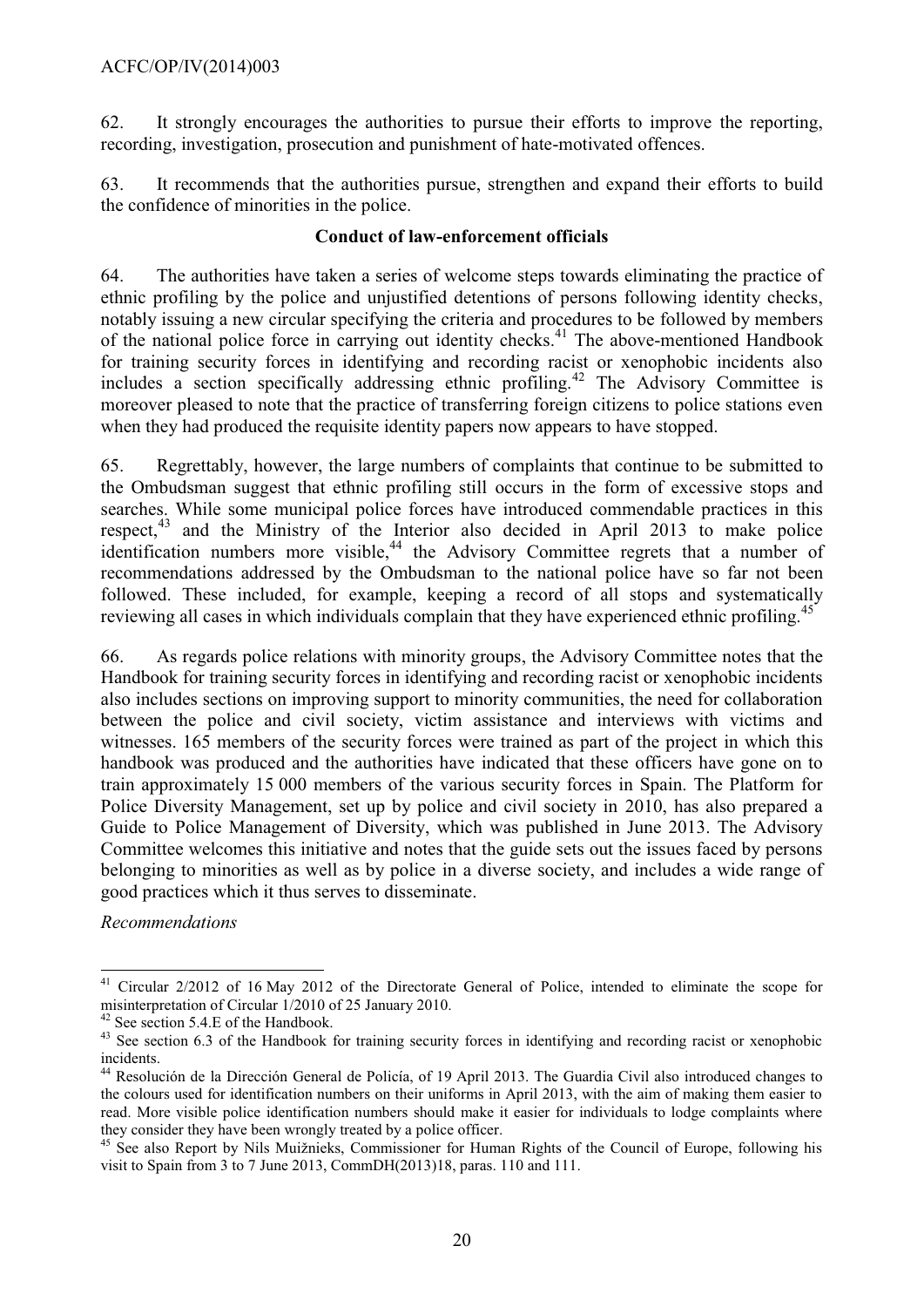67. The Advisory Committee invites the authorities to pursue their efforts to train all members of the police force to work more effectively in a diverse society, in order to improve relations between police and groups at the greatest risk of exposure to hate crimes.

68. It urges the authorities to take decisive steps to put an end to ethnic profiling, notably as regards excessive use of stop and search powers.

# <span id="page-20-0"></span>**Article 9 of the Framework Convention**

#### **Roma access to the media**

69. The Advisory Committee is pleased to note that a number of regular publications by NGOs, such as *Nevipens Romani* and *Gitanos*, continue to receive support through certain public funding schemes, although it notes with regret that funding to others has been cut (see above, comments on Article 5) and that in all cases, public funding is provided on the basis of short-term grants only, rather than permanent and secure funding. In parallel, the presence of Roma on the Internet has continued to increase through a number of websites, social media networks, blogs and other tools.

70. In general, however, the participation and representation of the Roma in the media, including public media, remains very limited, and little progress appears to have been made in this respect since the adoption of the Advisory Committee's Third Opinion. Furthermore, the representation of Roma and of their identity and culture in mainstream media continues to revolve essentially around stereotypes (see also comments on Article 6 above), a fact which may in part be attributable to a lack of trained Roma journalists.

71. Some positive initiatives regarding Roma access to the media were noted in the Advisory Committee's Third Opinion, and the inclusion since then of lines of action in the National Roma Integration Strategy in Spain 2012-2020 such as the development of training for media professionals and the promotion of media self-regulation plans for the treatment of information about Roma is welcome. The Advisory Committee also notes with interest that the Operational Plan for the Social Inclusion of Roma People 2014-2016 includes welcome actions intended, first, to improve the recording and handling of complaints about the image of Roma women portrayed by the media and second, to promote co-operation agreements aimed at developing a positive image of Roma in the mass media. However, the Advisory Committee has not been informed of any steps taken to implement these plans in practice and emphasises that additional efforts are needed to promote the direct access of Roma to the media, in particular as journalists and presenters.

72. Bearing in mind the positive role that can be played by the media in fostering intercultural dialogue and understanding more broadly, the Advisory Committee considers that similar efforts would also be useful with respect to promoting both programming about and the employment of journalists and presenters belonging to other minority groups.

# *Recommendation*

73. The Advisory Committee calls on the authorities to provide adequate support to promoting the access of Roma to the media, including by supporting the training of Roma journalists. Public broadcasters could also be reminded of their duty adequately to reflect the cultural diversity of society.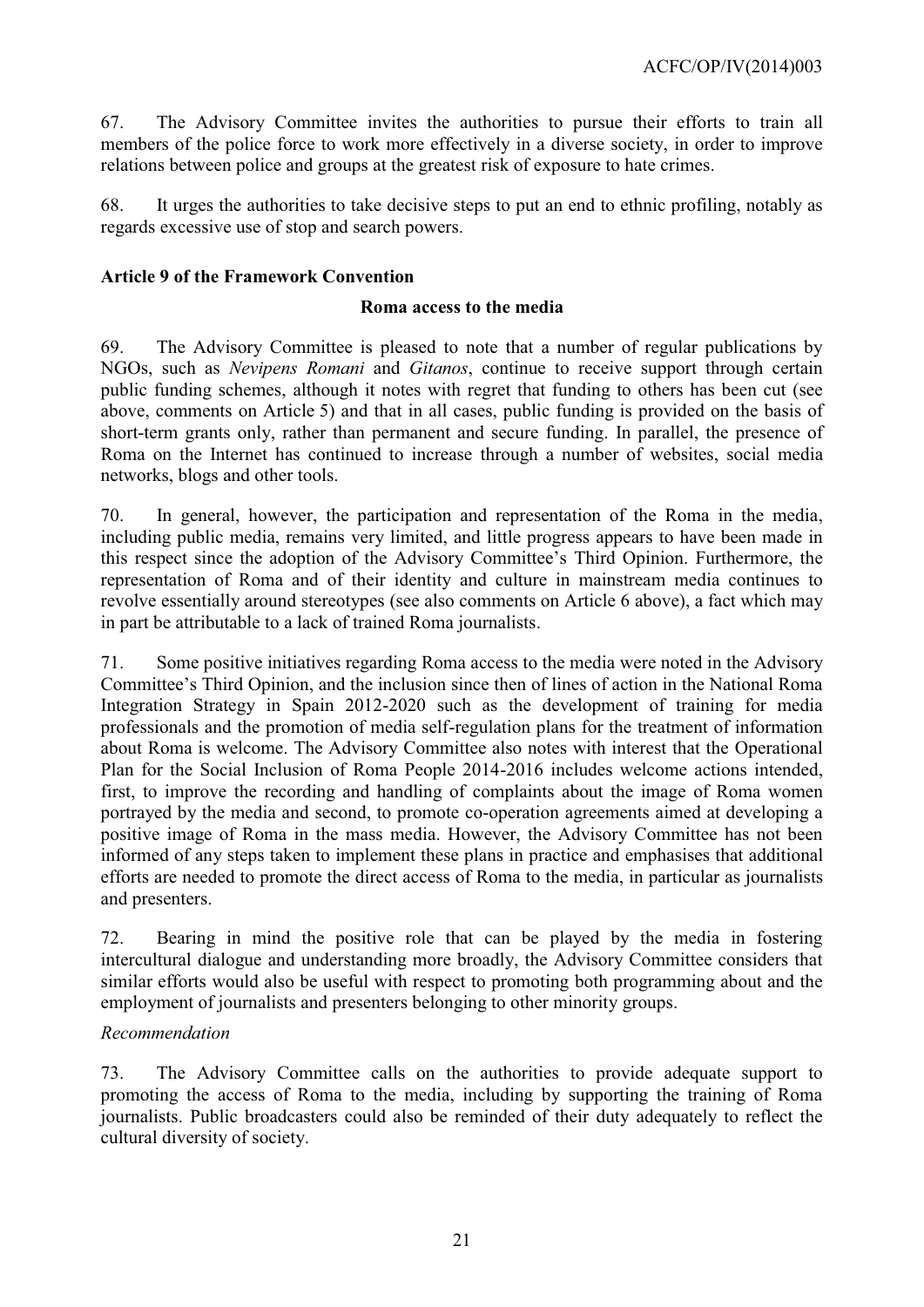$\overline{a}$ 

# <span id="page-21-0"></span>**Article 12 of the Framework Convention**

#### **Equal access to education**

74. As noted in the Advisory Committee's Third Opinion, there has been important and welcome progress regarding the access of Roma children to education in Spain over the past several decades. Moreover, Roma overwhelmingly recognise education as an important factor in achieving success.<sup>46</sup> Nonetheless, the Advisory Committee notes with concern that significant gaps remain between the rates of access to education and the educational achievements of Roma and non-Roma pupils. Thus, 64% of Roma children do not complete compulsory secondary education, whereas for the population as a whole, this figure is 13%; only 55% of Roma children are still enrolled in school at age 16, compared with 93.5% of the rest of the population; the great majority of Roma children who are still in school at the age of 15-16 years are in vocational training; and, while the enrolment rate of Roma children in primary school is now close to 100%, more than one in five Roma children still fail to complete primary school successfully.<sup>47</sup> Illiteracy rates remain approximately five times higher among Roma than among the general population, and the percentage of Roma who attend university reportedly remains very low.

75. The Advisory Committee also remains deeply concerned by the persisting issue of school segregation. It notes that the authorities have at times taken the position that high concentrations of Roma in certain schools do not result from deliberate segregation but arise due partly to residential segregation and partly to school admission criteria that for example favour the enrolment of children who already have a brother or sister attending the same school. The Advisory Committee is concerned that certain schools nonetheless include far higher concentrations of Roma pupils than the overall percentage of Roma in the local population, or that in some schools, Roma pupils in need of additional support receive such instruction in separate classrooms.<sup>48</sup> The Advisory Committee underlines moreover that segregation in schools is frequently associated with higher rates of absenteeism and lower educational outcomes for the pupils concerned. It notes with interest that in response to a complaint lodged with the Ombudsman on school segregation affecting Roma, the latter has requested detailed responses from the relevant educational authorities, which are currently awaited.

76. The Advisory Committee welcomes the fact that the authorities at central level as well as at the level of the Autonomous Communities<sup>49</sup> have continued to develop, implement and support a wide range of programmes, actions and campaigns (often implemented in practice by NGOs) aimed at improving access to education, some of which expressly target Roma and others of which may include Roma as part of a broader ambit. These include for example a Unión Romaní programme to support pupils at high risk of absenteeism during the transition from primary to compulsory secondary education; the Promociona programme currently run in 13 Autonomous Communities by the Fundación Secretariado Gitano, which works with

<sup>&</sup>lt;sup>46</sup> For example, the participation rate of Roma in pre-school education rose from 59% in 1994 to 74% in 2001 and to 81% in 2009; 95% of the Roma population considers education to be very or fairly important in achieving success. See Fundación Secretariado Gitano, Executive Summary, Roma students in secondary education in Spain: A comparative study, Madrid, 2013, pp8 and 12, and sources cited therein.

<sup>47</sup> Ibid. On the latter point, the percentage of Roma children who failed to complete primary education dropped from 57% in 1994 to 31% in 2001 and 22.5% in 2009. While this progress is highly welcome, academic success has not automatically followed from higher enrolment rates.

<sup>&</sup>lt;sup>48</sup> See Kamira and Fundación Mario Maya, School segregation of Romani students in Spain: Research report of a study conducted in four selected locations, May 2012.

<sup>&</sup>lt;sup>49</sup> Different Autonomous Communities have assumed competencies in the field of education to varying extents.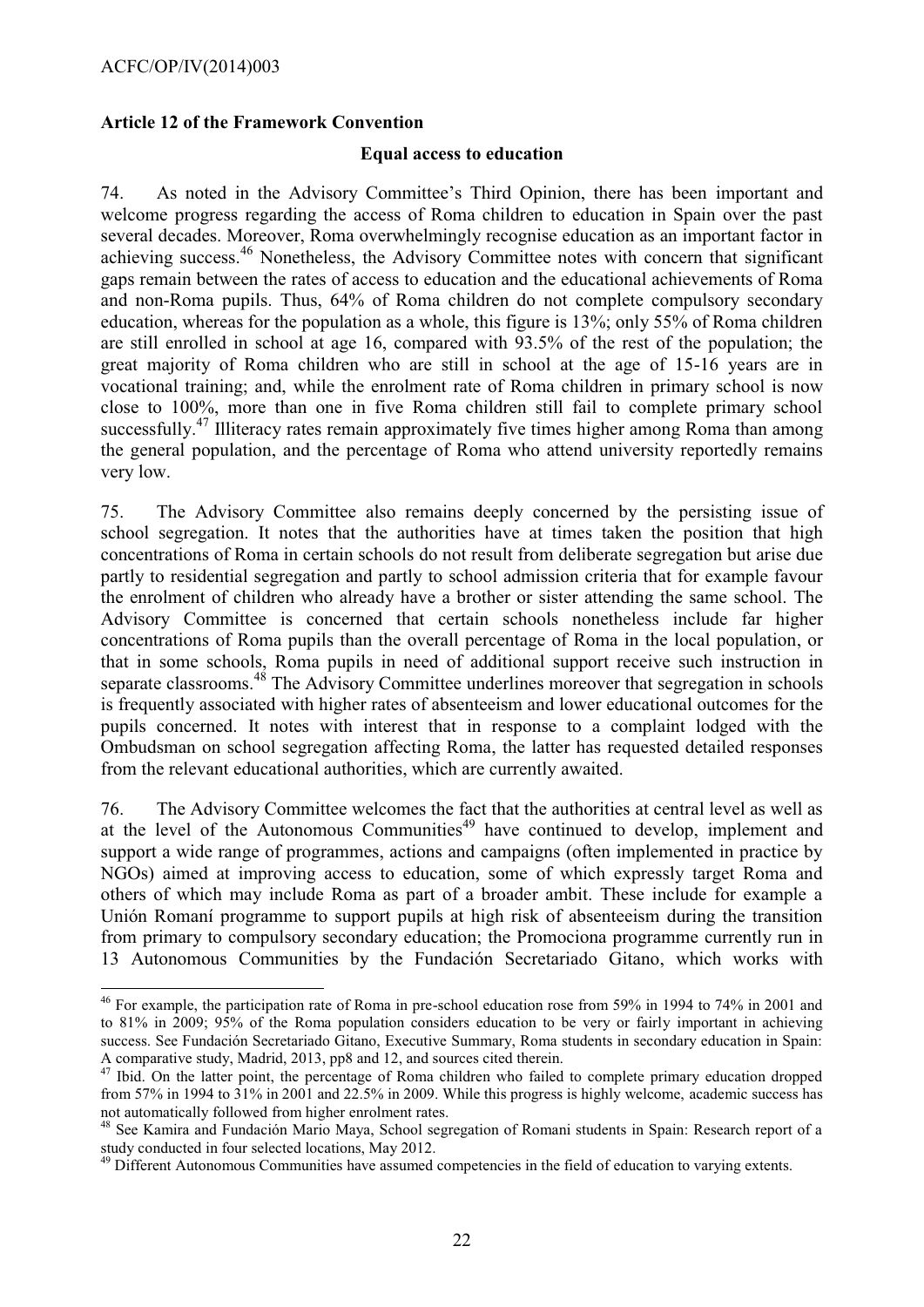individual Roma pupils and their families to promote the completion of compulsory education; a project on community learning in Córdoba and several other provinces in Andalusia, run in cooperation with the University of Córdoba, Instituto CREA and Federación Kamira; and the Siklavipen Savorença programme run by the Pere Closa Foundation in the province of Barcelona. Thanks to Spain's participation in the "Roma families get involved" project, cofunded by the European Union, a Guide for working with Roma families towards achieving the success of their children in school, aimed at education professionals, was also published in April 2013. With support from the government, NGO campaigns run in recent years to promote education amongst Roma pupils include a campaign launched in 2012, "*Gitanos con estudios, gitanos con futuro*", to combat school drop-out, and another launched in 2013 and aimed at encouraging Roma pupils who begin compulsory secondary schooling to see it through to completion, "*Con estudios, tus sueños se cumplen*".

77. The Advisory Committee further notes with interest that the National Roma Integration Strategy 2012-2020 includes a series of strategic lines of action aimed at increasing the schooling rates of the Roma population in infant education, ensuring universal access to schooling as well as increased success of Roma pupils at primary level, increasing the rates of successful completion of compulsory secondary education and increasing the education level of the adult Roma population. The Advisory Committee also welcomes the inclusion in the Strategy of a specific line of action dedicated to developing measures to avoid the concentration of Roma pupils in certain schools or classrooms. However, it regrets that this does not appear to have been followed by the inclusion of specific measures in this respect as part of the Operational Plan for the Social Inclusion of Roma People 2014-2016.

78. The Advisory Committee also notes with concern that budget cuts made as part of austerity measures adopted in the face of the economic crisis have adversely impacted a number of programmes in place to improve access to education, including measures specifically designed to support children belonging to disadvantaged groups or from disadvantaged areas or to combat school absenteeism, such as the Educa3 Plan to promote access to infant education for 0- to 3-year-olds, the PROA plan to support schools in socially disadvantaged areas with the aim of reducing academic failure and the Educación Compensatoria programme. <sup>50</sup> It is concerned that such measures may undo the progress made in recent years towards achieving equality in education for Roma. In addition, it is concerned about changes introduced in December 2013 by the Law on Improving the Quality of Education (LOMCE), in particular as regards new selection processes that may accentuate inequalities faced by Roma children and earlier streaming of children into general or vocational education. In this respect it draws attention in particular to the possible impact on equal access to education of Roma children of the introduction of new tests at various levels of schooling. While the authorities have emphasised that such tests are intended to assist each pupil in choosing the education path best suited to them, the Advisory Committee is concerned that in practice, they may result in the exclusion of socio-economically disadvantaged children, including Roma, from the higher education streams. It is also concerned that impact of such tests may be particularly negative for Roma girls, who already have a significantly higher school drop-out rate than their male peers.

79. The Advisory Committee stresses the importance of building on the progress made in the past years and decades towards achieving equal access to education for Roma children and equal

 $\overline{a}$ <sup>50</sup> See Report by Nils Muižnieks, Commissioner for Human Rights of the Council of Europe, following his visit to Spain from 3 to 7 June 2013, CommDH(2013)18, paras. 30 to 34.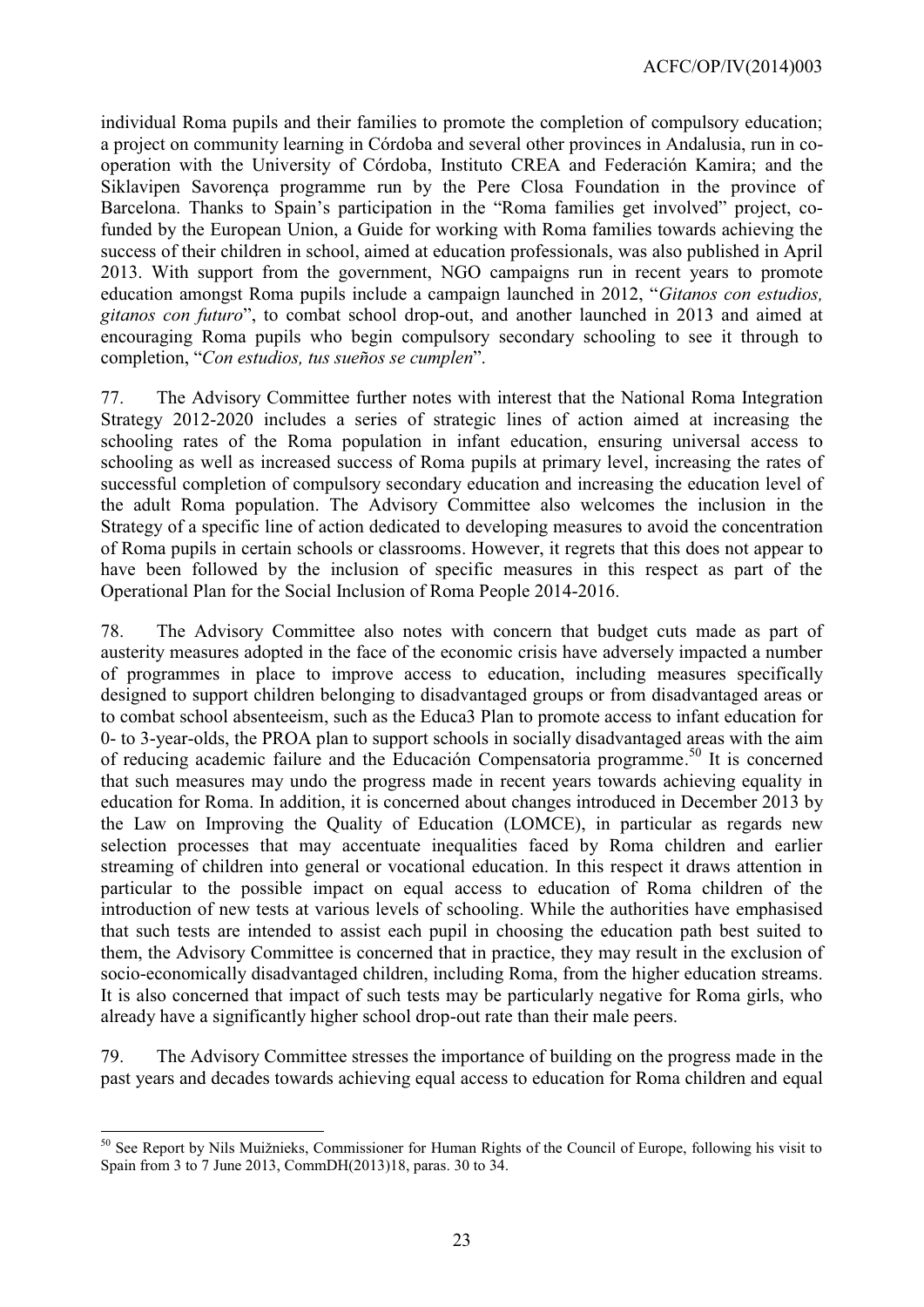education outcomes for them, and cautions strongly against taking measures that may compromise continued progress or even go backwards.

## *Recommendations*

80. The Advisory Committee strongly encourages the authorities to pursue their efforts to improve the integration and achievements of Roma pupils in school. Continuity beyond primary education, successful completion of secondary education and reducing absenteeism, as well as increased access of Roma to university education, should remain key objectives for the authorities at all levels and the efforts made in this field should be regularly monitored to ensure that the outcomes achieved match these objectives.

81. It calls on the authorities to assess the impact of budget cuts in the field of education on the equal access to education of Roma, and emphasises in this context that austerity measures should not have the effect of depriving these children of equal access to quality education or directly or indirectly reducing their chances of completing school.

82. It again urges the authorities to investigate the reasons for the persisting concentration of Roma pupils in schools located in disadvantaged areas and with lower educational outcomes, in order to eliminate such practices. In so doing, the authorities at all levels should ensure that admission criteria and performance assessment are not implemented in a manner that discriminates against Roma pupils or leads to their concentration in some schools or classes.

## **Intercultural education**

83. As the Advisory Committee noted in its Third Opinion, bearing in mind that limited progress had yet been achieved in including Roma in textbooks and teaching materials, in 2010 the Institute of Roma Culture published a manual designed to improve the teaching of Roma culture as part of the upper-level primary school curriculum, increase the knowledge and awareness of all primary school children regarding Roma culture, and counteract stereotypes.<sup>51</sup> The Advisory Committee welcomed this publication and emphasised the importance of ensuring the dissemination of adequate information on the Roma identity and culture in Spain's education system.<sup>52</sup>

84. The Advisory Committee notes with interest that the Operational Plan for the Social Inclusion of Roma People 2014-2016 includes lines of action to promote the inclusion of specific training on Roma culture in teacher training courses, to ensure that Roma culture and history are included in textbooks, to support schools in promoting cultural diversity and including Roma culture in their curricula and to support the inclusion in university curricula of subjects covering cultural diversity. However, it regrets that few specific actions appear to have been identified at this stage that could serve to give effect to these goals. The Advisory Committee nonetheless notes with interest that some new materials have been added to the CREADE virtual resource centre for cultural diversity in education since 2012 and that the "Roma in Spain: History and Culture" subject continues to be offered at the University of Alcalá de Henares (see above, comments on Article 5). In Barcelona, a pilot programme to promote education on equality and non-discrimination is being run in fifteen schools in the 2014/15 and 2015/16 school years.

 <sup>51</sup> *Cultura gitana: su inserción en el diseño curricular del tercer ciclo de primaria / Los colores en la escuela.*  Instituto de Cultura Gitana, Madrid, 2010.

 $52$  On the intercultural dimension of education generally, see Thematic Commentary No. 1, Education under the Framework Convention for the Protection of National Minorities, ACFC/25DOC(2006)002, Chapters 1.4 and 2.1.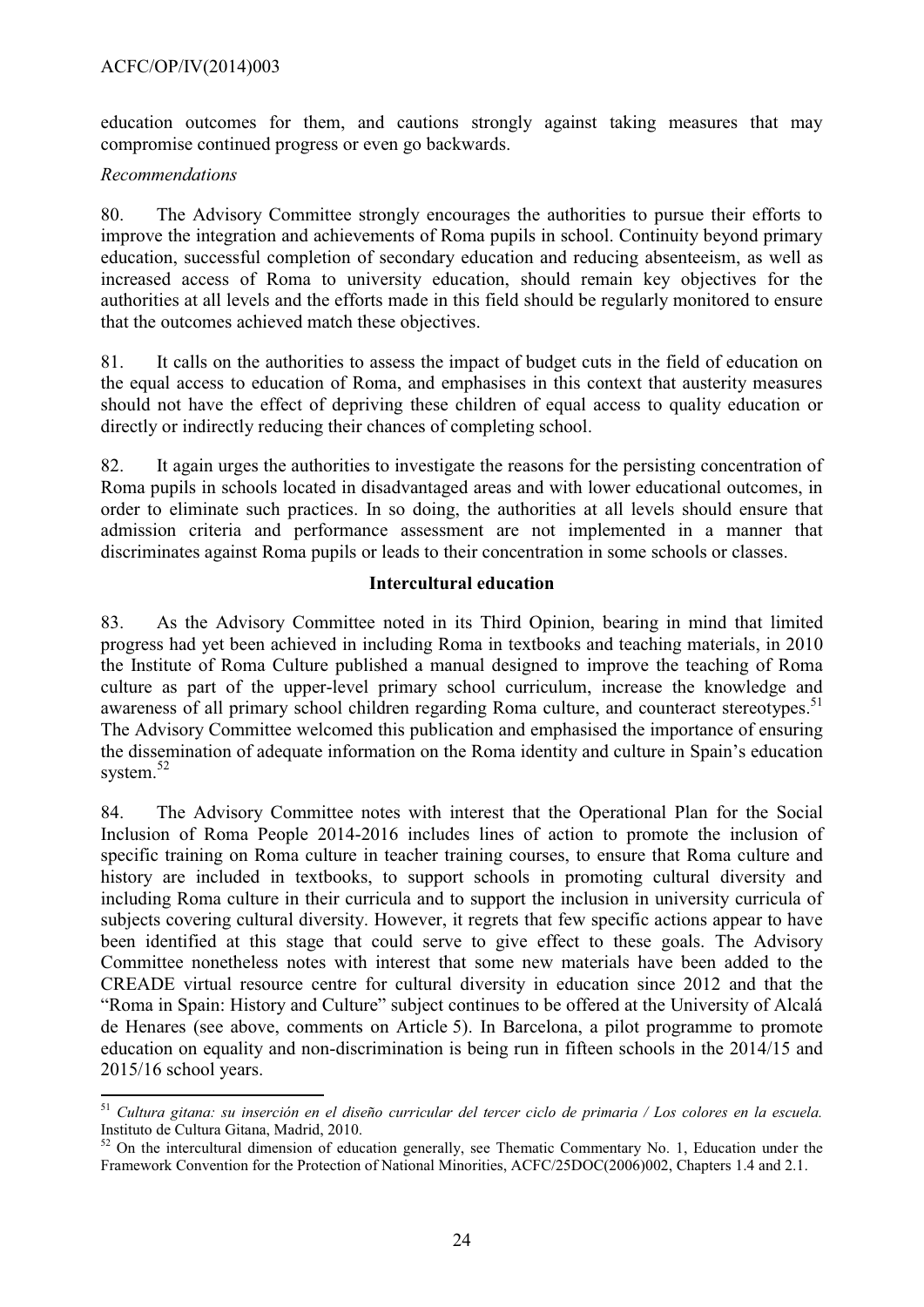85. Despite these steps, Roma representatives stress that at present, and in contrast with the teaching that school students receive about the origins of nations recognised in the Spanish Constitution, Roma culture remains largely absent from textbooks and school curricula, and Roma are insufficiently involved in designing materials including information on their culture. As a result, Roma culture is scarcely visible as a part of Spanish culture as taught in schools. They also point to a general lack of teachers adequately trained in this field, meaning that the materials that do exist are not used effectively. The Advisory Committee is also concerned that the suppression of the compulsory subjects Education for Citizenship and Human Rights at primary level and Civic and Ethical Education at secondary level, in favour of the mainstreaming of these questions in the general school curriculum, will in practice lead to the disappearance of human rights education from schools. $53$ 

86. The Advisory Committee again underlines the importance of progressing rapidly in this area, as the promotion of mutual respect and understanding as well as a sense of a common cultural heritage at the earliest ages is key to combating prejudice and racism in society. It moreover emphasises that seeing themselves reflected on an equal footing and as an integral part of Spanish society in textbooks could indirectly contribute to the fight against the disproportionate dropout rate of Roma children from school.

## *Recommendations*

87. The Advisory Committee strongly recommends that better use be made of existing materials aimed at increasing the knowledge and awareness of all children about Roma identity and culture as an integral part of Spanish culture. It recommends that the authorities continue to support, with effective Roma participation, the development of further such materials and their effective use in practice. The authorities at all levels should intensify their efforts to promote respect for as well as effective management of diversity in early education.

88. It further recommends that human rights education again be specifically included in the school curriculum.

# <span id="page-24-0"></span>**Article 14 of the Framework Convention**

# **Teaching in and of officially recognised or minority languages**

89. Following the publication in 2011 of the beginner-level Romani language learning method *Sar san?*, designed for use both in the classroom and by self-taught students, the Advisory Committee welcomes the continuing work towards developing higher-level modules of this programme. It observes that the availability of such teaching materials will certainly facilitate the provision of teaching in these languages where such a demand exists. Regrettably, however, it remains the case that there is currently no teaching of the Romani and *caló* languages in the school system. While it acknowledges that demand amongst Roma for such language-learning possibilities may at present not be high, the Advisory Committee underlines that interest in such possibilities has been repeatedly expressed by Roma representatives. The level of demand for such teaching now needs to be assessed and followed up as needed.

90. The Advisory Committee has also been approached by speakers of languages other than Spanish (Castilian) and that are officially recognised in parts of Spain regarding a recent

 $\overline{a}$ <sup>53</sup> See also Report by Nils Muižnieks, Commissioner for Human Rights of the Council of Europe, following his visit to Spain from 3 to 7 June 2013, CommDH(2013)18, paras. 35 to 37.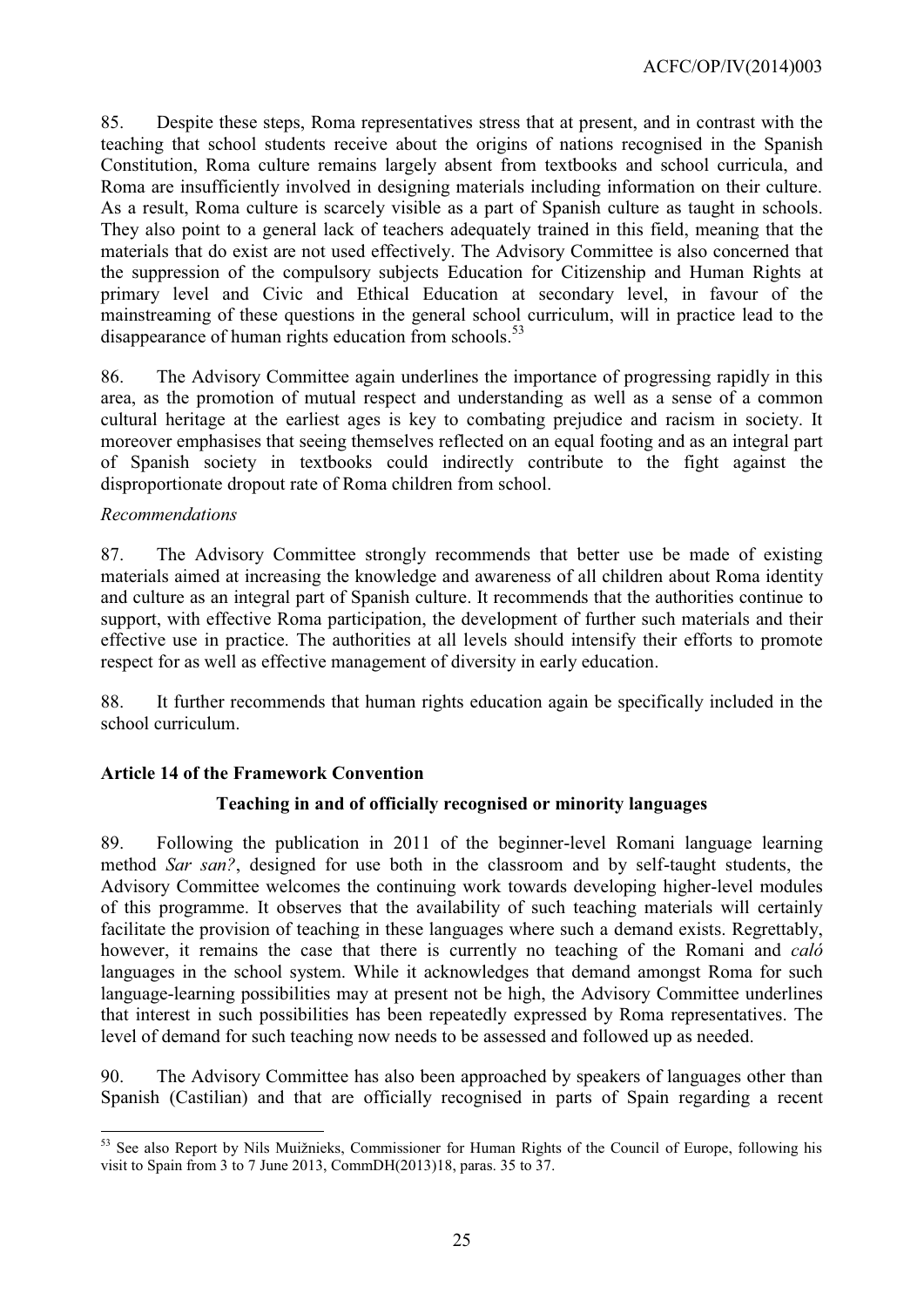decrease in the use of those languages as the medium of instruction in schools. In Galicia, for example, the possibility of providing teaching in Galician has dropped since the adoption of the Decree on Multilingualism in 2010.<sup>54</sup> As regards teaching in Catalan, the Advisory Committee has been informed that linguistic immersion programmes have been negatively affected by the enactment of the LOMCE, which stipulates that where an Autonomous Community cannot provide a reasonable proportion of teaching in Spanish, it must cover the costs of education in private schools for families who wish their children to receive a higher proportion of teaching in Spanish. The Advisory Committee further understands that there is little provision of instruction in languages other than Spanish (Castilian) that are officially recognised in Spain outside the Autonomous Communities where these languages have official or protected status, although a demand for such teaching may exist.

## *Recommendations*

91. The Advisory Committee calls on the authorities to identify the needs and demands of the Roma with regard to studying the Romani and *caló* languages in the school system and to endeavour to provide such teaching in consequence.

92. It invites the relevant authorities to engage in dialogue with the speakers of regional or minority languages regarding possibilities for promoting teaching and learning in such languages, including outside the Autonomous Communities where they have official or protected status, where such a demand exists.

# <span id="page-25-0"></span>**Article 15 of the Framework Convention**

# **Participation of Roma in public affairs**

93. Elections were held in the Autonomous Communities of Andalusia and Catalonia in 2012 and in the Basque Country and Galicia in 2013. Otherwise, no elections have been held at any level in Spain since the Advisory Committee's previous Opinion, and it remains the case that Roma are largely under-represented in political life. According to the information available to the Advisory Committee, there are no Roma members of the national parliament or of the parliaments of the various Autonomous Communities. Furthermore, despite the inclusion of Roma candidates on some electoral tickets, very few Roma are elected at local level, even in regions where Roma reside in substantial numbers such as Andalusia.

94. The authorities rely extensively on Roma NGOs to propose and implement programmes designed to improve the situation of Roma, and continue to provide considerable support to such programmes. While this driving role given to Roma organisations is commendable, the Advisory Committee notes that the considerable extent to which this model is applied also carries with it some negative side-effects, not least because few NGOs are able to carry out programmes throughout Spain, meaning that it is more difficult for issues to be addressed systematically across the country and for locally successful projects to be transferred elsewhere. The extensive mobilisation of politically active Roma to work on projects and programmes aimed essentially at improving the situation of Roma also tends to confine them to the role of defending and promoting the rights of this minority and to perpetuate the lack of effective participation of Roma in public affairs more generally. In addition, the tendency to turn frequently to the same organisations in this context is a source of tensions within the Roma community.

 $\overline{a}$  $54$  Decree No. 79/2010 of 20 May 2010, which repealed Decree 124/2007 of 28 June 2007, reduced the amount of teaching that can be provided using Galician as the language of instruction from half to one-third.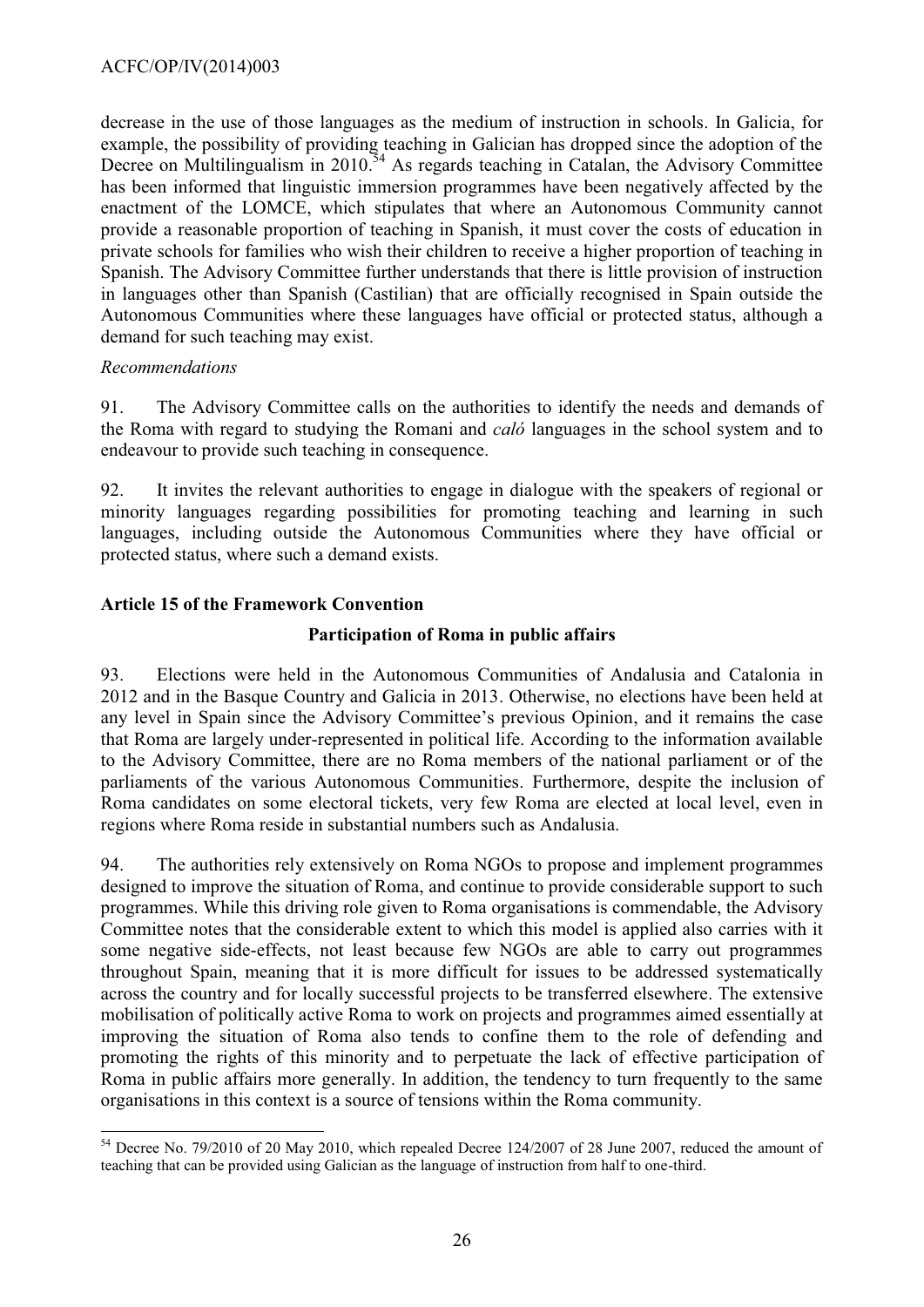95. The Advisory Committee notes with interest that the State Council for the Roma People continues to function as an advisory body composed of equal numbers of Roma representatives and of representatives of the State administration, having as its main purpose to foster the participation of Roma civil society in policy development and in the promotion of equal opportunities for and equal treatment of Roma. Its terms of reference allow it inter alia to provide advice on policies, projects and legislation affecting Roma, to propose measures to improve the situation and to make suggestions as to the use of funds in this field.<sup>55</sup> A standing committee and working groups on education, employment, health, housing, culture and (in a single working group) social action, equality and non-discrimination and the European agenda have been set up. The Advisory Committee welcomes these mechanisms, in particular as they are intended to facilitate the participation of Roma in the design of programmes of direct interest to them. However, it regrets that the Council and its working groups rarely meet,  $56$  making opportunities for meaningful dialogue scarce, and that consultations on key policy documents such as the Operational Plan for the Social Inclusion of Roma People 2014-2016 were conducted essentially in writing, on the basis of proposals drawn up by the government. The Advisory Committee notes that these weaknesses in the functioning of the Council and its working groups limit their effectiveness as consultation mechanisms and in particular limit their capacity to influence policy-making.

96. The Advisory Committee recalls the questions of principle raised in its Third Opinion regarding the selection procedure for non-governmental members of the Council: despite a transparent procedure involving public calls for tender from NGOs and clear selection criteria, it is the State administration, rather than Roma themselves, that decides which Roma organisations may sit on the Council.<sup>57</sup> In essence, this means that the government can choose the Roma organisations with which it wishes to work in this context. The Advisory Committee regrets that the appointments procedure in place does not preserve the appearance of independence of the Council, which may in the long term weaken its credibility vis-à-vis the Roma community. In addition, it is important that the authorities maintain contact with a broad range of Roma NGOs, including associations that are not members of the Council.

97. The Advisory Committee notes with interest the creation of a regional Roma Council in Castile-La Mancha,<sup>58</sup> in addition to similar bodies already existing at regional level in the Autonomous Communities of the Basque Country, Catalonia and Extremadura and at municipal level in Barcelona. It again emphasises the important role that such bodies can play, in particular bearing in mind that in Spain many competencies that have a direct impact on the situation of the Roma (for example competencies in key fields such as education, housing and health) are attributed to authorities at regional or local level.

*Recommendations*

 $\overline{a}$ 

<sup>&</sup>lt;sup>55</sup> The establishment and functioning of the State Council for the Roma People are governed by the provisions of Royal Decree 891/2005 of 22 July 2005.

<sup>&</sup>lt;sup>56</sup> The Council is required to meet only twice a year, and certain working groups meet even less regularly. At the time of the Advisory Committee's visit in July 2014, the employment working group had for example not met since March 2013.

 $57$  See Article 7(4)(b) of Royal Decree 891/2005 of 22 July 2005, and, for the current composition of the Council, Ministry of Health, Social Policies and Equality Order SPI/2329/2011 of 24 August 2011 and Ministry of Health, Social Services and Equality Order SSI/1604/2012 of 9 July 2012.

<sup>&</sup>lt;sup>58</sup> Created by order of the Castile-La Mancha Department of Health and Social Welfare on 9 July 2013, replacing the previous Order of 11 April 2011.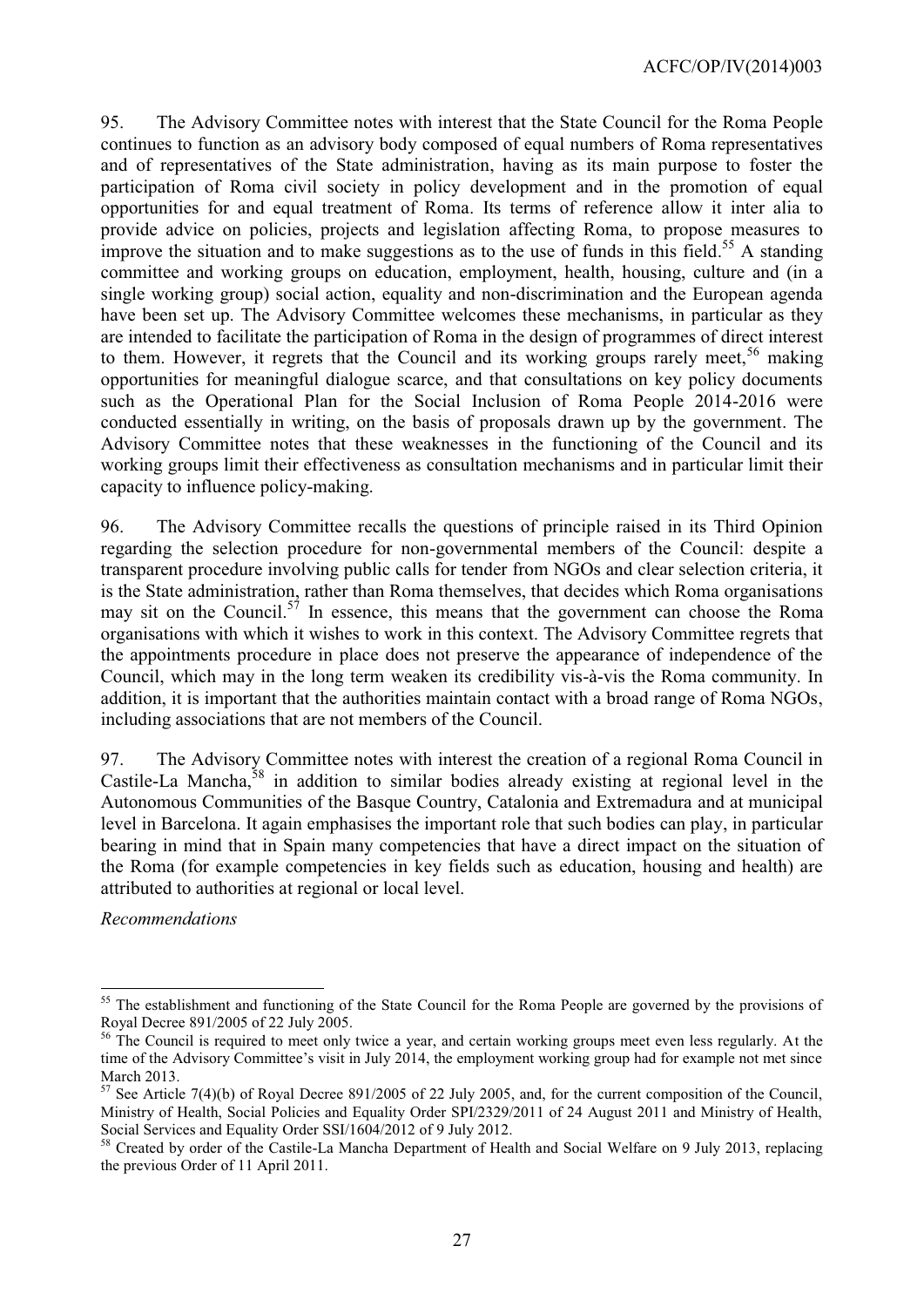98. In addition to promoting the participation of Roma in appointed bodies, the Advisory Committee again calls on the authorities actively to promote the effective participation of Roma in elected bodies at all levels, for example by promoting the reflection of the diversity of society in the lists of candidates of political parties.

99. The Advisory Committee invites the authorities to continue supporting the work of the State Council for the Roma People and to strengthen this support as necessary in order to increase the effectiveness of this body. In particular, the authorities should ensure that the Council and its working groups meet regularly and that they are regularly and effectively consulted on all matters of concern to the Roma. At the same time, the authorities should ensure that the diversity of the Roma movement in Spain is fully reflected in the Council and that communication is maintained with organisations that are not part of the Council.

100. The Advisory Committee recommends that the authorities promote wherever appropriate the establishment of effective consultative bodies between the authorities at local and regional levels and the Roma, in order to ensure that Roma are able to participate meaningfully in decision-making on issues of concern to them at all relevant levels.

## **Participation of Roma in socio-economic life: employment**

101. The Advisory Committee welcomes the continued implementation of long-term programmes to improve access of persons belonging to disadvantaged groups, including the Roma, to the labour market. It welcomes in particular the success of programmes such as the *Acceder* 2007-2013 programme, co-funded by the European Social Fund and numerous national and regional public administrations, and implemented by the Fundación Secretariádo Gitano in 14 Autonomous Communities. Cited as an example of best practice in Europe, this programme, which aims to assist mainly unemployed and unskilled Roma in receiving professional training in line with the demands of the labour market and gaining entry into the labour market, has benefited over 50 000 beneficiaries, thousands of whom received employment contracts in the relevant period. The Advisory Committee notes with interest that there has been a gradual increase in the proportion of Roma women participating in this programme, showing both increased interest from Roma women in accessing the labour market and that positive measures may usefully support this process.<sup>59</sup> The programme also works to encourage employers to employ Roma in their workforce. The Advisory Committee strongly hopes that the conclusion in October 2014 of a new partnership agreement between the European Social Fund and Spain for the 2014-2020 period will enable such successes to be consolidated, and emphasises the importance of ensuring not only initial access to employment but also durability of employment. It welcomes the conclusion of the National Youth Guarantee System, designed to promote youth employment, in July 2014, and notes that this may be of particular relevance to Roma, among whom the youth unemployment rate is very high (see below).<sup>60</sup> It also notes with interest the relevance to Roma women of programmes such as the CLARA programme, aimed at increasing the employability of women at risk of social exclusion, and the SARA programme, run by the Spanish Red Cross and CEPAIM, aimed at assisting migrant women (including migrant Roma women) to participate and integrate fully in Spanish society, including the labour market.

 <sup>59</sup> See Fundación Secretariádo Gitano, Politicas de inclusión social y población gitana en España, Bucharest, 2012, pp197-198.

 $66$  In the context of the European Union's Youth Guarantee scheme, aiming to tackle unemployment of young people under the age of 25.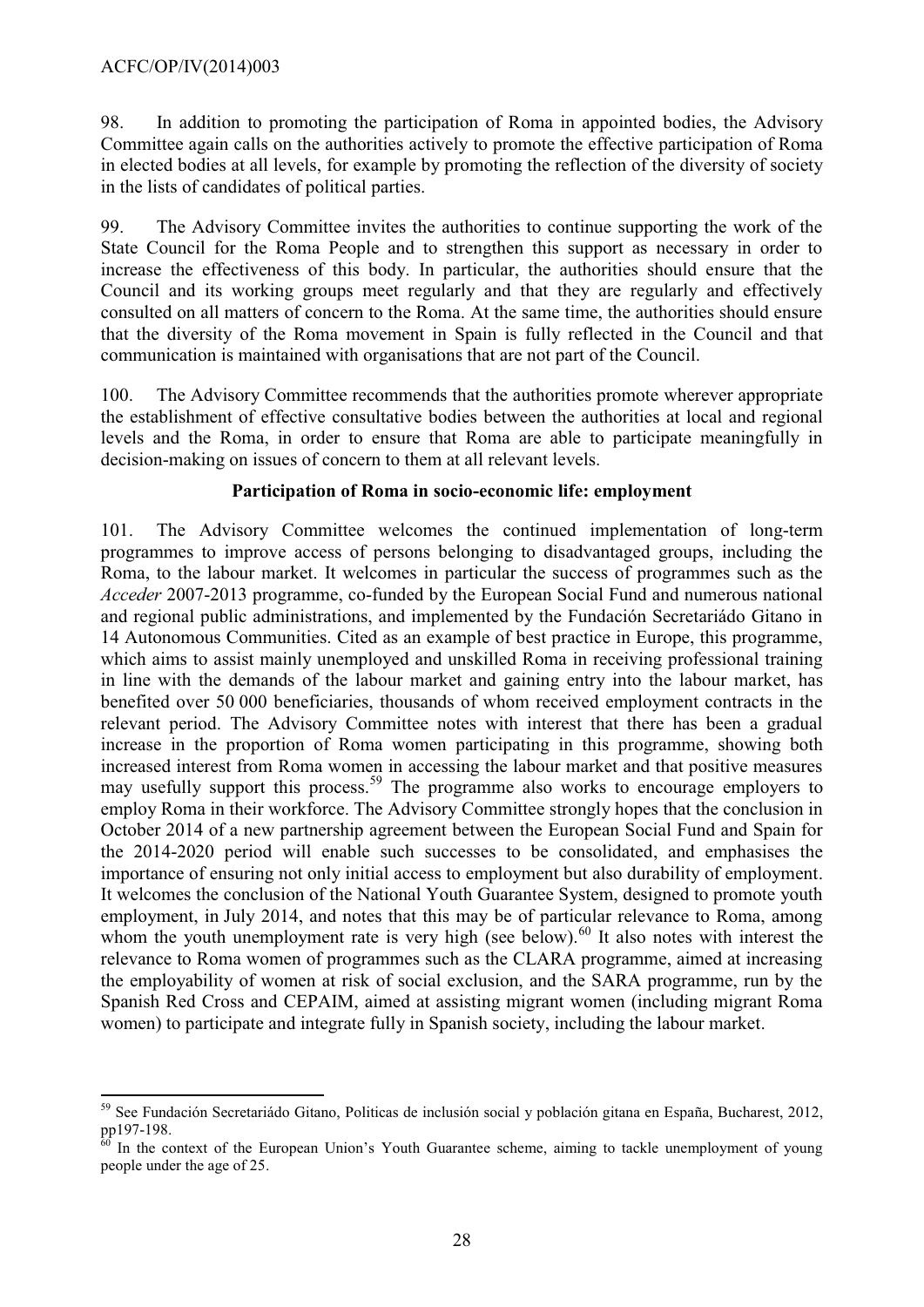102. The Advisory Committee is concerned that in spite of these efforts, unemployment remains very high among Roma. According to 2011 figures, only 38.6% of Roma were in salaried employment (conferring labour rights and the right to social protection), compared with 83.6% of the majority population. Prejudice and discrimination on the part of employers result also in numerous cases in which Roma are refused access to employment on the grounds of their ethnicity. As a result, a disproportionate number of Roma are employed in a family business (26%, compared with 0.8% of the population as a whole). The low level of initial qualifications of many Roma makes them particularly vulnerable as regards both access to the labour market and the risk of loss of job. The economic crisis has hit hard across the Spanish population as a whole, tripling the overall unemployment rate; nonetheless, the unemployment rate of Roma remains disproportionately high, at  $42\% - 17\%$  higher than that of the majority population.<sup>61</sup> As regards the access to employment of young Roma, the Advisory Committee notes with deep concern that 43.3% of Roma aged between 15 and 19 years and 48.5% of Roma between 20 and 24 neither study nor work. $62$ 

103. Against this overall background, many previously salaried Roma workers have been forced back into "traditional" jobs such as scrap and metal collecting and itinerant trade – in the latter case, an area to which many other workers having lost their jobs are also increasingly turning, resulting in heightened competition in this market. In parallel, moreover, increasingly strict regulations introduced to transpose EU directives in these areas make it more and more difficult for Roma both to fulfil the legal requirements for these activities and to make an adequate living from them. The Advisory Committee is concerned that the implementation of these regulations will aggravate the already precarious position of Roma in the labour market and may result in many Roma families losing their source of income.

#### *Recommendations*

104. The Advisory Committee invites the authorities to continue and strengthen their policies to promote the equal access of Roma to the labour market, and to include such policies as a high priority in the implementation of the 2014-2020 partnership agreement between the European Social Fund and Spain. Such policies should be based on a thorough evaluation of policies already implemented and should also include measures designed to ensure the sustainability of employment.

105. It strongly encourages the authorities to ensure that measures taken as part of the National Youth Guarantee System are available and accessible to young Roma and to monitor continuously the implementation of these measures in order to adapt them as necessary to ensure that they achieve the aim of reducing unemployment among young Roma.

106. The Advisory Committee calls on the authorities to ensure that the manner in which EU directives on itinerant trade and waste collection are implemented does not result in Roma families losing their source of income. The authorities should ensure in particular that effective measures to accompany the workers affected by the transition and to assist them to comply with the new regulations are in place and accessible to Roma.

 $\overline{a}$ <sup>61</sup> Decade of Roma Inclusion, Updated Civil Society Monitoring Report, 17. For some examples of discrimination in access to employment, see FSG Annual report 2013: Discrimination and the Roma Community, pp31-32.

 $62$  For the overall population, 12.8% of young people aged between 15 and 19 years and 27.4% of young people between 20 and 24 neither study nor work, figures which are already alarmingly high. See FSG, Executive Summary, Roma students in secondary education in Spain: A comparative study, Madrid, 2013, p14.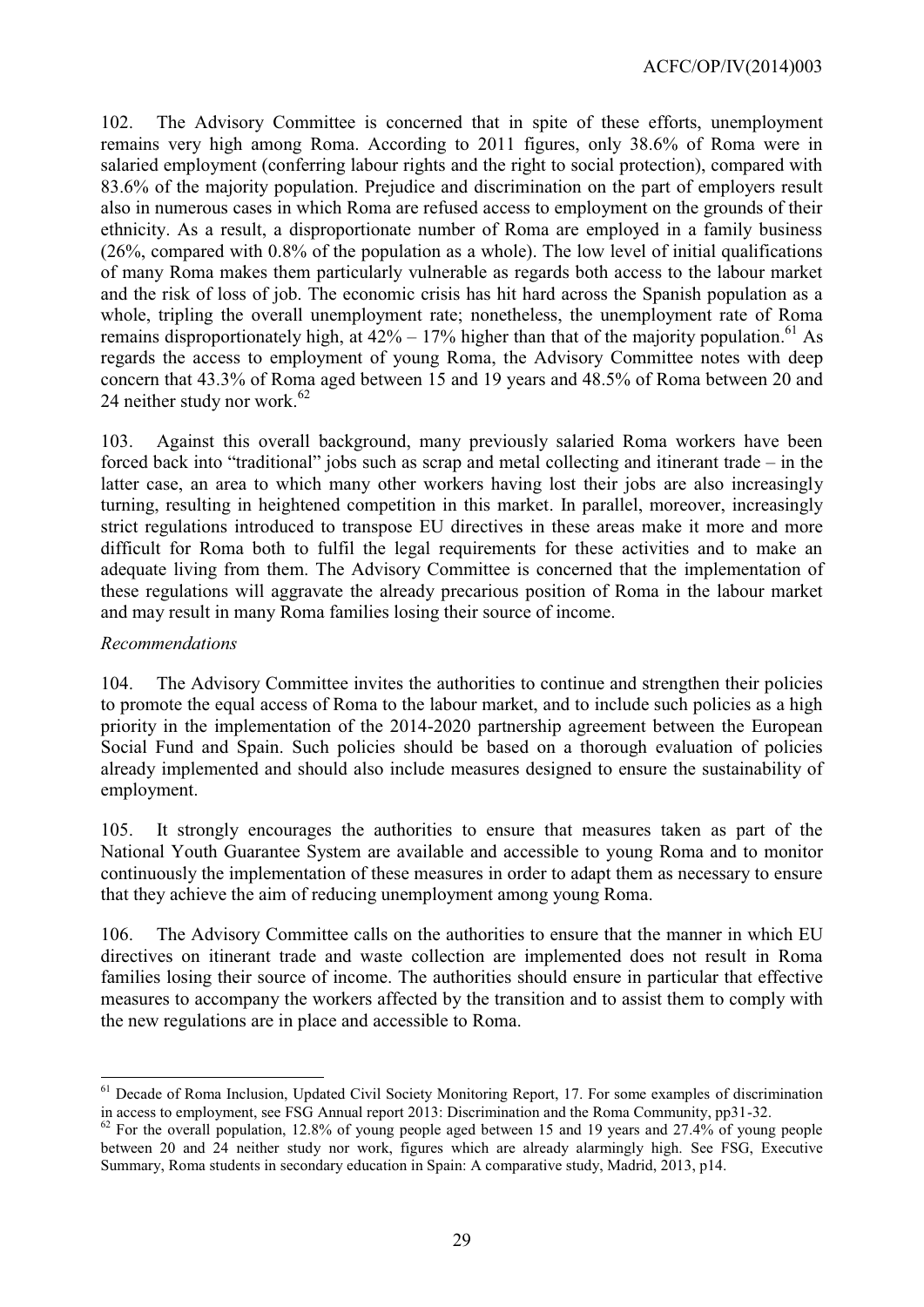## **Participation of Roma in socio-economic life: housing**

107. The Advisory Committee welcomes the fact that the percentage of Roma living in substandard housing has significantly dropped over the past decades, from 31% in 1991 to approximately  $12\%$  in  $2007.^{63}$  However, as these figures show and despite the considerable progress made, a large number of Roma continue to be faced with inadequate housing conditions. The Advisory Committee welcomes the fact that the improvement of housing conditions of Roma is one of the priority areas tackled in the National Roma Integration Strategy. It notes that complementary priorities are being pursued in this field: the eradication of slums and access to quality housing and accommodation.<sup>6</sup>

108. The Advisory Committee welcomes the holistic approach taken in resettlement projects such as the IRIS rehousing project in the Autonomous Community of Madrid, seeking to ensure not only that an adequate home is provided, but also family and residential community support.<sup>65</sup>It also welcomes the continuing co-operation between the authorities of Andalusia and Sevilla and a wide range of NGOs in order to improve the living conditions in the notoriously run-down Polígono Sur district of Seville, including the part of this district mostly inhabited by Roma ("*las 3000 viviendas*").<sup>66</sup> Bearing in mind that the Spanish Constitution attributes competence in housing matters to the Autonomous Communities, the Advisory Committee underlines the particular importance of sharing good practices in this field.

109. The Advisory Committee is concerned that cuts made to housing support payments, notably in response to the economic crisis, have reduced the access of Roma to such support. It is also concerned at reports that families whose income is generated essentially in the informal employment sector – a reality that concerns increasing numbers of Roma families due to spiralling unemployment rates (see above) – face particular difficulties in accessing social housing, since they are generally unable to demonstrate that they have the minimum income required to apply. As regards access to private-sector housing, the Advisory Committee has again received reports of discrimination against Roma in this field, especially against non-Spanish Roma (see also above, comments with respect to Article 4).<sup>67</sup> Moreover, it is concerned at reports that Roma are increasingly facing evictions. In the light of these developments, the Advisory Committee considers that up-to-date data on the situation of Roma with regard to housing is needed, and welcomes information that work on an up-to-date map of access to housing is currently being carried out.

#### *Recommendations*

 $\overline{a}$ 

110. The Advisory Committee encourages the authorities to pursue their efforts to eradicate slums and promote the integration of the Roma families concerned in mainstream, nonsegregated housing. It encourages them in particular to encourage the sharing of good practices

 $63$  3.9% in shanty towns and 7.8% in severely damaged or otherwise substandard housing. Fundación Secretariádo Gitano, Politicas de inclusión social y población gitana en España, Bucharest, 2012, pp201-206. According to information provided by the authorities, in 1991, 10% of Roma houses were shanties or shacks and 21.4% otherwise substandard.

<sup>64</sup> See for example section 3.2.3 of the National Roma Integration Strategy in Spain 2012-2020.

<sup>&</sup>lt;sup>65</sup> "Madrid: IRIS's Rehousing Project" in Council of Europe, Database of good policies and practices, Newsletter No. 1, October 2013.

<sup>66</sup> See Plan Integral del Polígono Sur, Sevilla.

<sup>67</sup> For some examples, see Fundación Secretariado Gitano, Discrimination and the Roma Community: Annual Report FSG 2013, Madrid, 2014, pp33-34.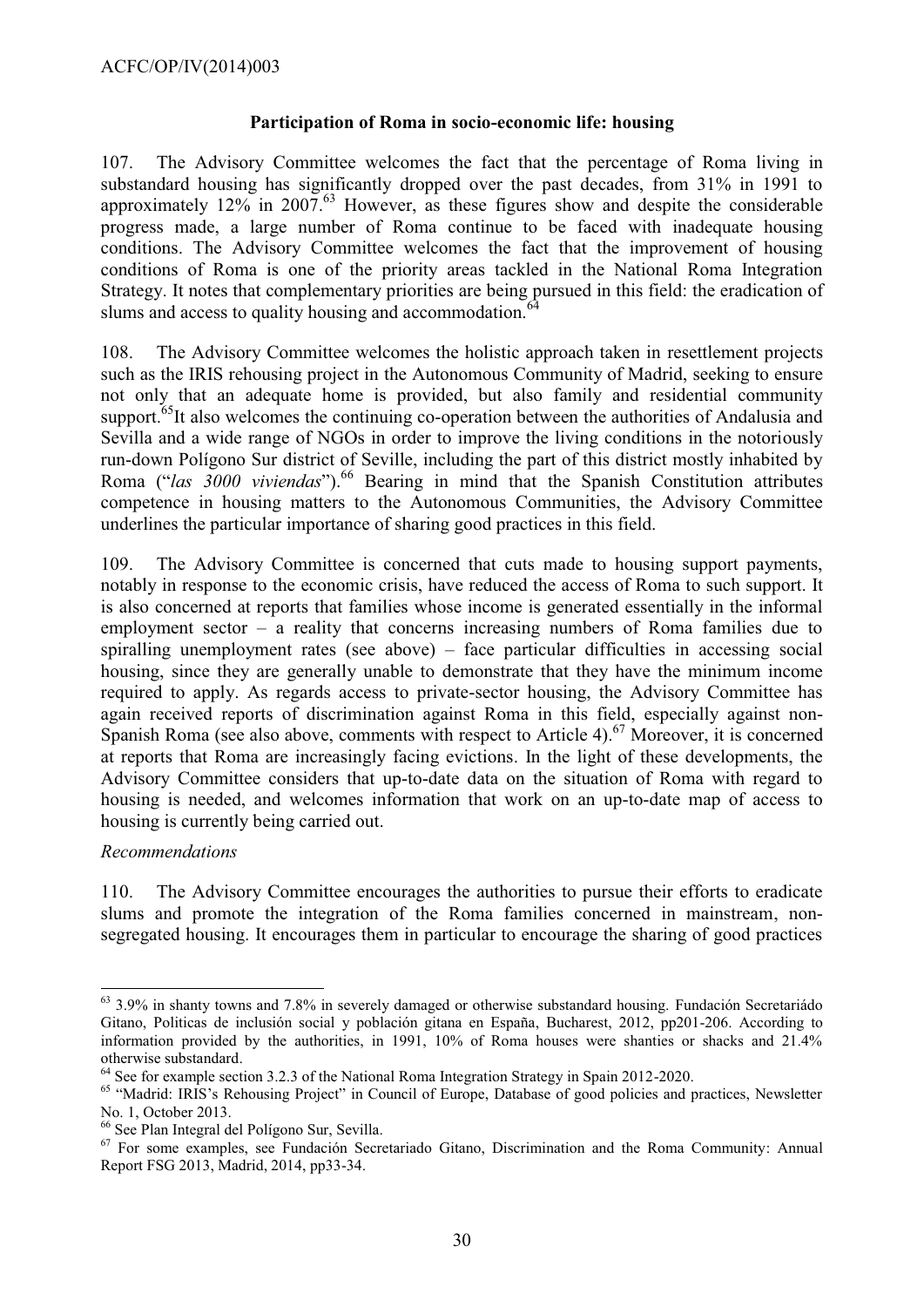between Autonomous Communities and ensure that long-term, comprehensive social support is provided to families affected by resettlements.

111. The authorities should also review the changes made to public housing support mechanisms in the light of their impact on the most vulnerable groups in this field, with a view to ensuring that those persons most exposed to poverty, including some Roma, are not deprived of access to adequate housing.

# **Participation of Roma in socio-economic life: health**

112. The Advisory Committee notes with concern that foreign Roma are amongst the groups most affected in Spanish society by poverty and, in part as a consequence of this, most exposed to risk factors for health. The Advisory Committee is deeply concerned that health reforms rolled out in the context of austerity measures, reducing access to the public health system and excluding undocumented migrants from access to free primary health care, have had a particularly negative effect on the access to health care and the health status of foreign Roma, even though many local authorities and health professionals reportedly continue to provide health care in practice. It welcomes the fact that some Autonomous Communities have decided not to apply these reforms but to maintain universal health care.

## *Recommendation*

113. The Advisory Committee urges the authorities to ensure that health care reforms are not implemented in such a way as to have a disproportionate effect on vulnerable groups, including foreign Roma.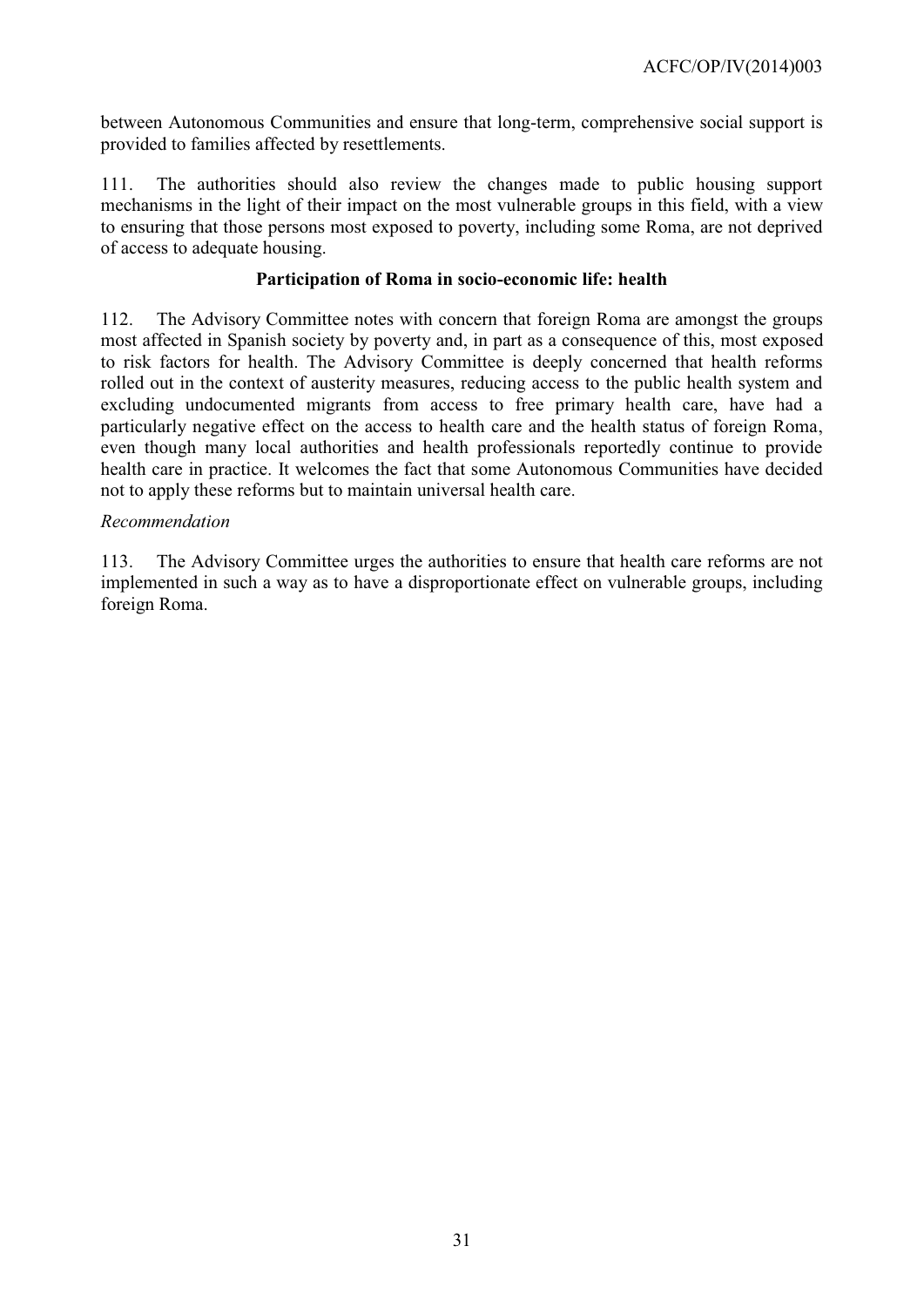# <span id="page-31-0"></span>**III. CONCLUSIONS**

The Advisory Committee considers that the present concluding remarks and recommendations could serve as the basis for the resolution to be adopted by the Committee of Ministers with respect to the implementation of the Framework Convention by Spain.

The authorities are invited to take account of the detailed observations and recommendations contained in Sections I and II of the Advisory Committee's Fourth Opinion.<sup>68</sup> In particular, they should take the following measures to improve further the implementation of the Framework Convention:

## <span id="page-31-1"></span>**Recommendations for immediate action<sup>69</sup>**

¾ **ensure that programmes to promote the full and effective equality of Roma include clear targets and well-defined actions and benefit from adequate, earmarked funding, and ensure that the impact of such programmes is effectively monitored, in consultation with representatives of the Roma;**

¾ **step up efforts to combat all forms of racism and intolerance; ensure that all alleged cases of hate speech, including those committed on the internet and in the print and audiovisual media, are effectively investigated, prosecuted and sanctioned;**

¾ **ensure that austerity measures taken in the context of the economic crisis, including in the fields of education, housing and health, do not disproportionately impact, directly or indirectly, on Roma and take resolute measures to redress problems of this nature that have already been identified;**

<span id="page-31-2"></span>Further recommendations<sup>70</sup>

 $\triangleright$  enact comprehensive anti-discrimination legislation and promptly enact amendments to Articles 510 and 607 of the Criminal Code in order to broaden the definition of incitement to hatred and enable such offences to be effectively sanctioned;

¾ in the absence of a fully-fledged equality body, strengthen the status and independence of the Council for the Promotion of Equal Treatment of all Persons without Discrimination on Grounds of Ethnic or Racial Origin, appoint a President of this Council as a matter of urgency, continue funding and supporting the Network of Assistance to Victims of Discrimination and, in the absence of alternative dispute resolution mechanisms, ensure that legal aid is available to victims of discrimination;

¾ step up efforts to raise awareness among groups most frequently targeted by discrimination and hate crimes of the avenues of redress available to them;

¾ continue to provide support to the Institute of Roma Culture as well as to other

 $\overline{\phantom{a}}$  $^{68}$  A link to the Opinion is to be inserted in the draft resolution before submission to the GR-H.

<sup>&</sup>lt;sup>69</sup> The recommendations below are listed in the order of the corresponding articles of the Framework Convention.

 $70$  The recommendations below are listed in the order of the corresponding articles of the Framework Convention